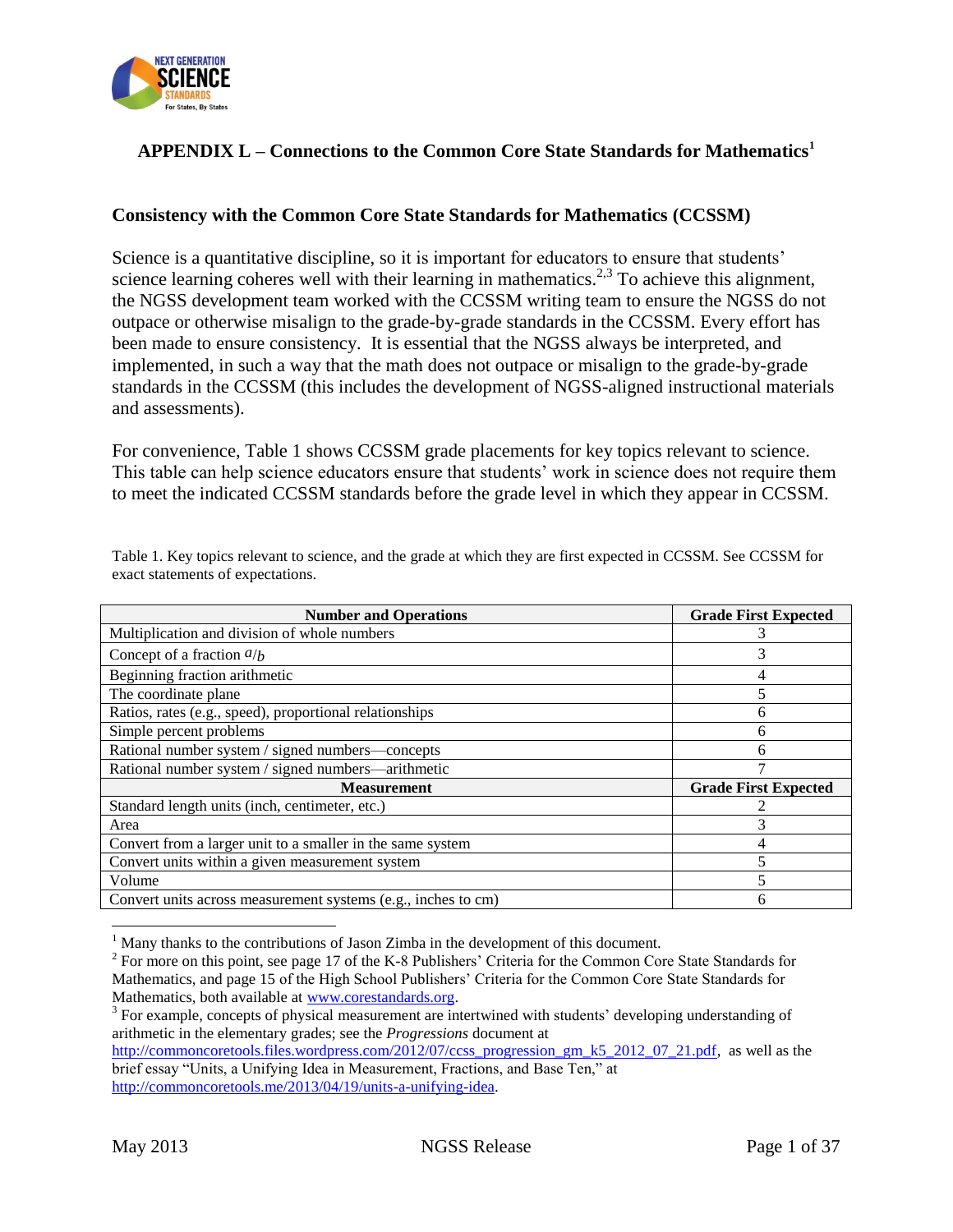

| <b>Statistics and Probability</b>                                                         | <b>Grade First Expected</b> |
|-------------------------------------------------------------------------------------------|-----------------------------|
| Statistical distributions (including center, variation, clumping, outliers, mean, median, |                             |
| mode, range, quartiles), and statistical association or trends (including two-way tables, | $6 - 8$                     |
| bivariate measurement data, scatter plots, trend line, line of best fit, correlation).    |                             |
| Probability, including chance, likely outcomes, probability models                        |                             |

- For additional information on representing and interpreting data in Grades K–5, see the *Progression* document at [http://commoncoretools.files.wordpress.com/2011/06/ccss\\_progression\\_md\\_k5\\_2011\\_06\\_20.pdf](http://commoncoretools.files.wordpress.com/2011/06/ccss_progression_md_k5_2011_06_20.pdf).
- For additional information on measurement in Grades K–5, see the *Progression* document at [http://commoncoretools.files.wordpress.com/2012/07/ccss\\_progression\\_gm\\_k5\\_2012\\_07](http://commoncoretools.files.wordpress.com/2012/07/ccss_progression_gm_k5_2012_07_21.pdf) [\\_21.pdf.](http://commoncoretools.files.wordpress.com/2012/07/ccss_progression_gm_k5_2012_07_21.pdf)

During the middle school and high school years, students develop a number of powerful quantitative tools, from rates and proportional relationships, to basic algebra and functions, to basic statistics and probability. Such tools are applicable far beyond the mathematics classroom. Such tools can also be better understood, and more securely mastered, by applying them in a variety of contexts. Fortunately, the NRC Framework makes clear in its Science and Engineering Practices (Analyzing and Interpreting Data, Using Mathematics and Computational Thinking) that statistics and mathematics have a prominent role in science. NGSS aims to give middle school and high school science educators a clear road map for how they can prepare their students for the quantitative demands of college and careers, where students need to apply quantitative tools in an applied or scientific context.<sup>4</sup> For all these reasons, NGSS requires key tools from Grades 6−8 and High School Common Core to be integrated into middle school and high school science instructional materials and assessments.

For additional detail, see Table 2 below, as well as the NGSS Condensed Practices (Appendix F), and the Common Core State Standards Connections boxes that appear throughout the NGSS.

Table 2. Middle school and high school Science and Engineering Practices that require integrating CCSSM math/statistics tools into NGSS-aligned instructional materials and assessments. Refer to the NGSS Science Practices for context.

| <b>Science and</b><br><b>Engineering</b><br><b>Practice</b> | <b>6–8 Condensed Practices</b><br>(subset requiring integration)                                                                                                                                      | 9–12 Condensed Practices<br>(subset requiring integration)                                                                                                                                            |
|-------------------------------------------------------------|-------------------------------------------------------------------------------------------------------------------------------------------------------------------------------------------------------|-------------------------------------------------------------------------------------------------------------------------------------------------------------------------------------------------------|
| Analyzing and<br><b>Interpreting Data</b>                   | Apply concepts of statistics and<br>probability from the Common Core State<br>Standards (found in grades 6-8.SP) to<br>scientific and engineering questions and<br>problems, using digital tools when | Apply concepts of statistics and<br>probability from the High School<br>Common Core State Standards (found in<br>S) to scientific and engineering questions<br>and problems, using digital tools when |

<sup>4</sup> Table 1 of the High School Publishers' Criteria for the Common Core State Standards for Mathematics shows widely applicable prerequisites for college and careers (available at www.corestandards.org/resources).

 $\overline{\phantom{a}}$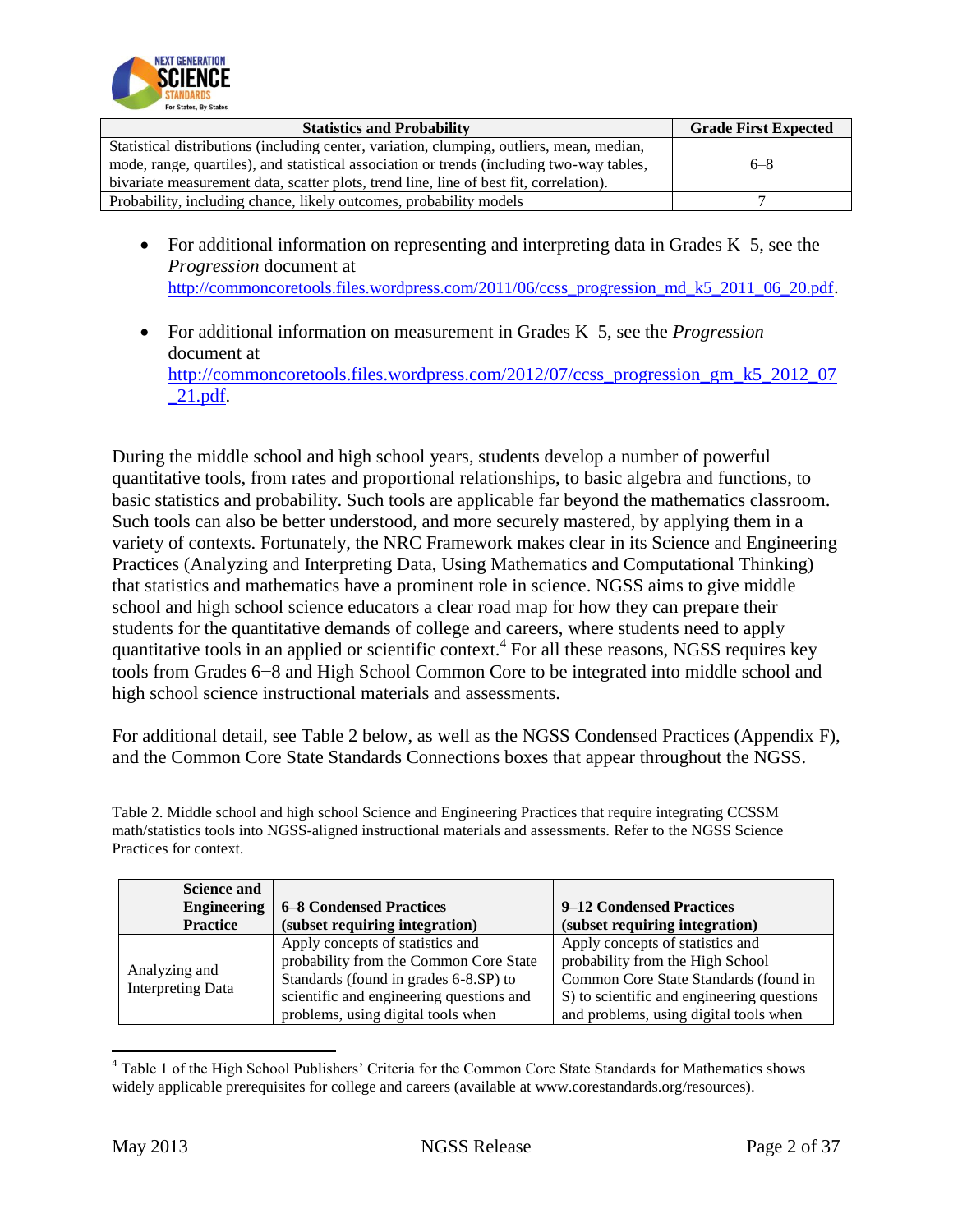

|                                                    | feasible.                                                                                                                                                                                                               | feasible.                                                                                                                                                                                                                                                                                                                                                                                                          |
|----------------------------------------------------|-------------------------------------------------------------------------------------------------------------------------------------------------------------------------------------------------------------------------|--------------------------------------------------------------------------------------------------------------------------------------------------------------------------------------------------------------------------------------------------------------------------------------------------------------------------------------------------------------------------------------------------------------------|
| Using Mathematics<br>and Computational<br>Thinking | Apply concepts of ratio, rate, percent,<br>basic operations, and simple algebra to<br>scientific and engineering questions and<br>problems. (See 6-7.RP, 6-8.NS, and 6-<br>8.EE in the Common Core State<br>Standards.) | Apply techniques of algebra and<br>functions to represent and solve scientific<br>and engineering problems. (See A and F<br>in the Common Core State Standards.)<br>Apply key takeaways from grades 6–8<br>mathematics, such as applying ratios,<br>rates, percentages and unit conversions,<br>e.g., in the context of complicated<br>measurement problems involving<br>quantities with derived or compound units |
|                                                    |                                                                                                                                                                                                                         | (such as mg/mL, $kg/m3$ , acre-feet, etc.). <sup>5</sup>                                                                                                                                                                                                                                                                                                                                                           |

#### **Connections to CCSSM Standards for Mathematical Practice**

Some general connections to the Common Core State Standards for Mathematics can be found among CCSSM's Standards for Mathematical Practice. The three CCSSM practice standards most directly relevant to science are:

MP.2. Reason abstractly and quantitatively.

MP.4. Model with mathematics.

MP.5. Use appropriate tools strategically.

Mathematical practice standards MP.2 and MP.4 are both about using mathematics in context. The first of these, MP.2, is about the back-and-forth between (1) manipulating symbols abstractly and (2) attending to the meaning of those symbols while doing so. For example, a kindergarten student might connect a symbolic statement like " $6 > 4$ " to the fact that there are more objects in one given set than in another. A middle school student might rewrite the equation  $d = 65t$  for the motion of a car in the equivalent form  $d/t = 65$ , recognizing that the new equation abstractly expresses the steps in a computation of the car's speed. A high school student might connect the 2 in the equation  $N = 2^n$  to the fact that each dividing cell gives rise to 2 daughter cells.

The second standard, MP.4, is also about applying mathematics, but with more of a focus on results, and less of a focus on the mental processes involved:

- $\bullet$  In grades K–2, modeling with mathematics typically means diagramming a situation mathematically, and/or solving a one-step addition/subtraction word problem.
- In grades 3–5, modeling with mathematics typically means representing and/or solving a one-step or multi-step word problem.

 $\overline{\phantom{a}}$ <sup>5</sup> See Table 1 of the High School Publishers' Criteria for the Common Core State Standards for Mathematics (rightmost column), available on www.corestandards.org/resources.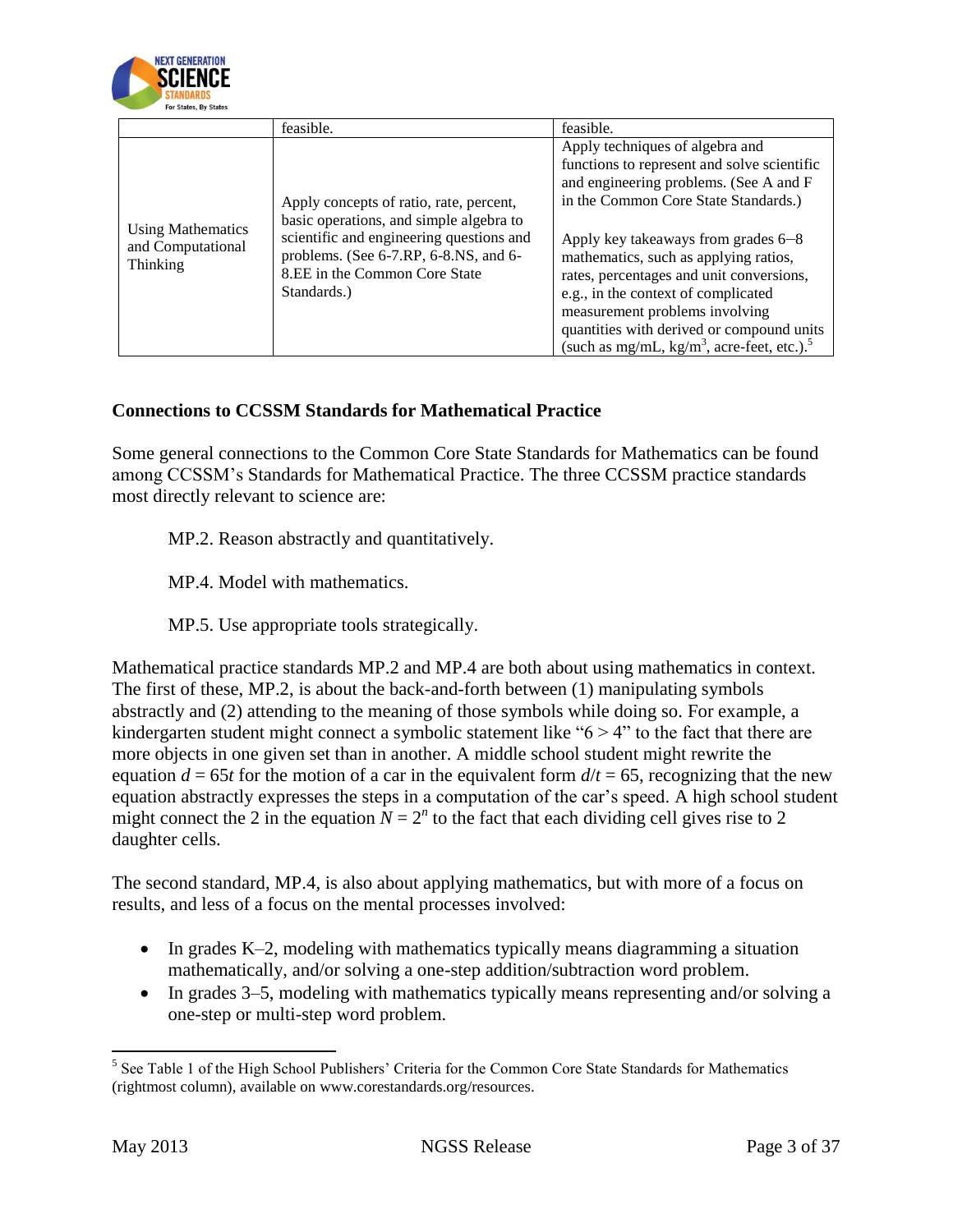

- In grades 6–8, modeling with mathematics typically means representing and/or solving a one-step or multi-step word problem, possibly one in which certain assumptions necessary to formulate the problem mathematically are not specified for the student.
- In high school, modeling with mathematics typically includes the kinds of problems seen in grades 6–8 as well as 'full models'—that is, problems that include more of the steps of the modeling cycle (see pp. 72, 73 of CCSSM).

Finally, the third standard, MP.5, refers not only to technological tools, but also to such strategies as drawing diagrams from kindergarten onwards and, in later grades, using well known formulas and powerful representation schemes like the coordinate plane. These tools, and the skill and judgment to use them well, are important for quantitative work in science.

*About CCSSM practice standard MP.3:* None of the connections boxes include a link to CCSSM practice standard MP.3, which reads, "Make viable arguments and critique the reasoning of others." The lack of a connection to MP.3 might appear surprising, given that science too involves making arguments and critiquing them. However, there is a difference between mathematical arguments and scientific arguments—a difference so fundamental that it would be misleading to connect to MP.3 here. The difference is that *scientific arguments are always based on evidence, whereas mathematical arguments never are*. It is this difference that renders the findings of science provisional and the findings of mathematics eternal. As Isaac Asimov wrote,<sup>6</sup> "Ptolemy may have developed an erroneous picture of the planetary system, but the system of trigonometry he worked out to help him with his calculations remains correct forever." Blurring the distinction between mathematical and scientific arguments leads to a misunderstanding of what science is about. For more information about argumentation in science, see the NGSS Science and Engineering Practice of "Engaging in argument from evidence."

For more information on the Standards for Mathematical Practice in general, see CCSSM, pp. 6– 8. Also see pp. 72–73 for additional information on modeling in particular.

The remainder of this Appendix collects together the remaining connections from the Connections Boxes. Illustrative science examples are provided for a number of the connections, along with Alignment Notes in selected cases.

## K-PS2 Motion and Stability: Forces and Interactions

As part of this work, teachers should give students opportunities to **use direct measurement**:

K.MD.A.1. Describe measurable attributes of objects, such as length or weight. Describe several measurable attributes of a single object.

 $\overline{\phantom{a}}$ 

<sup>6</sup> Boyer and Merzbach, *A History of Mathematics*, Second Edition (New York: Wiley and Sons), 1991, pp. vii, viii.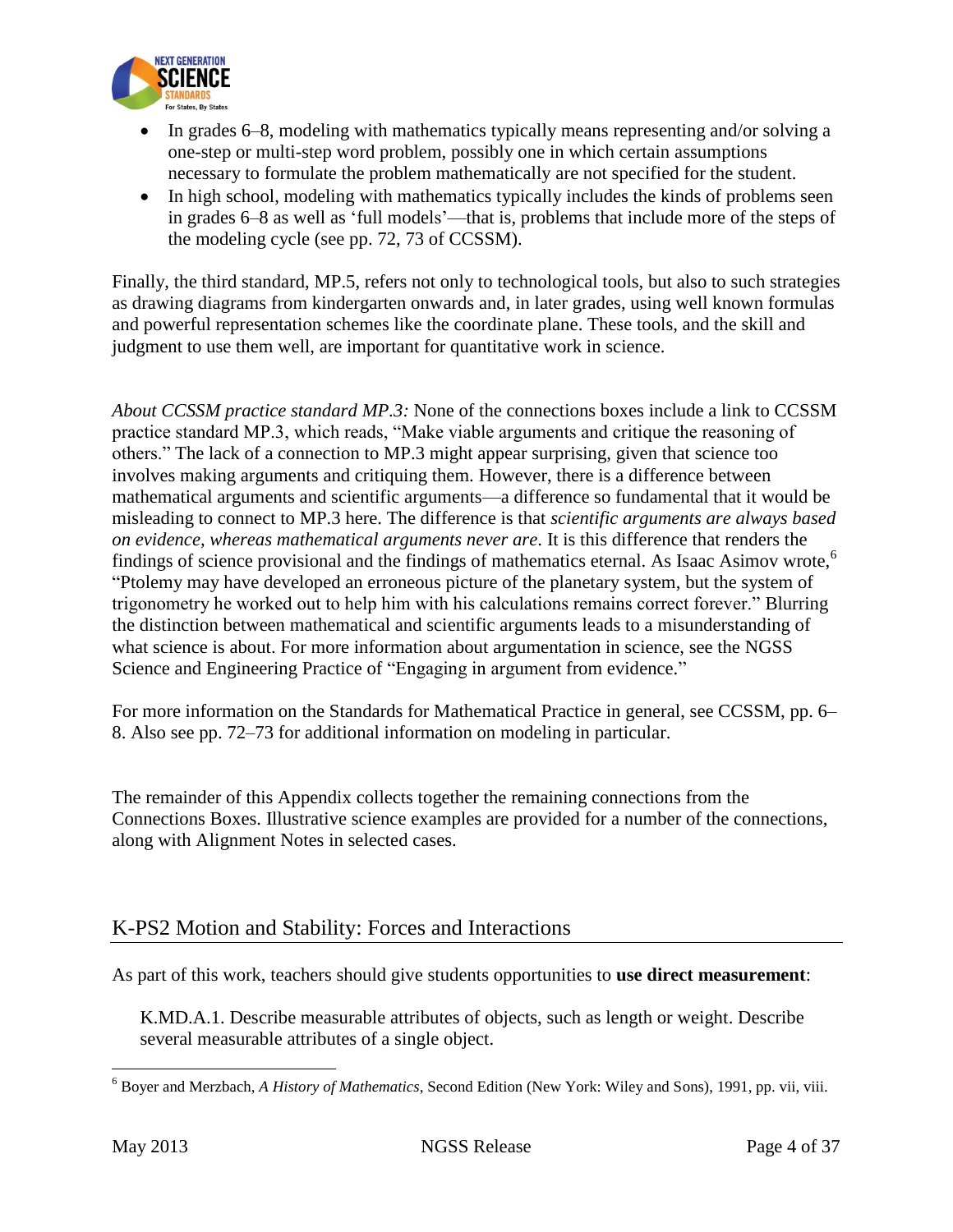

K.MD.A.2. Directly compare two objects with a measurable attribute in common, to see which object has "more of" / "less of" the attribute, and describe the difference. *For example*, *directly compare the heights of two children and describe one child as taller/shorter.*

**Science examples: Students make a simple pulley that uses one object to lift a second object. They describe one of the objects as heavier than the other. They try to predict which will rise and which will fall. In consecutive trials that vary the weight of the first object (keeping the second object the same), students conclude that a heavier object will lift a given target object faster.** 

Alignment notes: (1) Data displays such as picture graphs and bar graphs are not expected until Grade 2. (2) Standard length units such as centimeters or inches are not expected until Grade 2. Informal units (for example, a paperclip used as a length unit) are not expected until Grade 1.

## K-PS3 Energy

As part of this work, teachers should give students opportunities to **use direct measurement**:

K.MD.A.2. Directly compare two objects with a measurable attribute in common, to see which object has "more of"/"less of" the attribute, and describe the difference. *For example*, *directly compare the heights of two children and describe one child as taller/shorter.* **Science example: Directly compare a stone left in the sun with a stone left in the shade and describe one of the stones as warmer/cooler than the other.**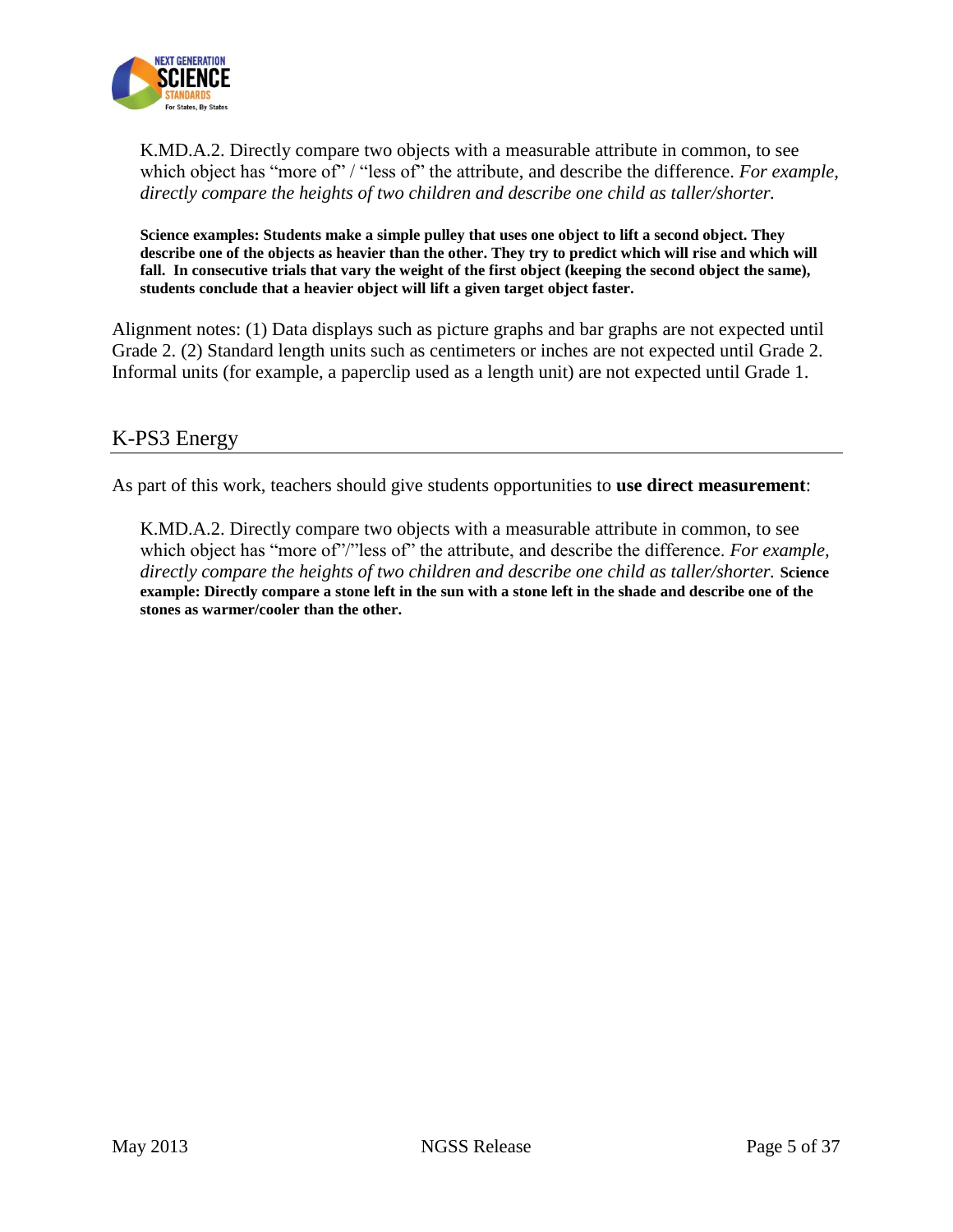

# K-LS1 From Molecules to Organisms: Structures and Processes

As part of this work, teachers should give students opportunities to **use direct measurement**:

K.MD.A.2. Directly compare two objects with a measurable attribute in common, to see which object has "more of"/"less of" the attribute, and describe the difference. *For example*, *directly compare the heights of two children and describe one child as taller/shorter.* **Science example: Directly compare a sunflower grown in the shade with a sunflower grown in sun. Which flower is taller? Observe that these plants need light to thrive.** 

Alignment notes: (1) Data displays such as picture graphs and bar graphs are not expected until Grade 2. (2) Standard length units such as centimeters or inches are not expected until Grade 2.

## K-ESS2 Earth's Systems

As part of this work, teachers should give students opportunities to **use numbers**, **counting**, **direct measurement**, and **classification**:

K.CC.A.<sup>7</sup> Know number names and the count sequence. **Science example: Students write the number of sunny or rainy days in the previous month.**

K.MD.A.1. Describe measurable attributes of objects, such as length or weight. Describe several measurable attributes of a single object. **Science example: Describe a beaker of water as being heavy and cold.**

K.MD.B.3. Classify objects into given categories; count the number of objects in each category and sort the categories by count. **Science example: Build up a tally chart showing the number of rainy or sunny days as the month progresses. Count the number of sunny or rainy days in the previous month (see K.CC.B). Were there more rainy days or sunny days (see K.CC.C)?**

Alignment notes: (1) Data displays such as picture graphs and bar graphs are not expected until Grade 2. (2) Standard length units such as centimeters or inches are not expected until Grade 2.

#### K-ESS3 Earth and Human Activity

As part of this work, teachers should give students opportunities to **count and compare numbers** (see K.CC). **Science examples: (1) Count the number of trees in each of two photographs; in which photograph are there more trees? In which place might you find more squirrels? (2) Keep a tally of the number of severe weather days (forecast and actual). Count the number of severe weather days at the end of the year.** 

 $\overline{\phantom{a}}$ 

<sup>7</sup> The capital letter "A" in "K.CC.A" refers to the *first* cluster heading in domain K.CC (see p. 11 of CCSSM).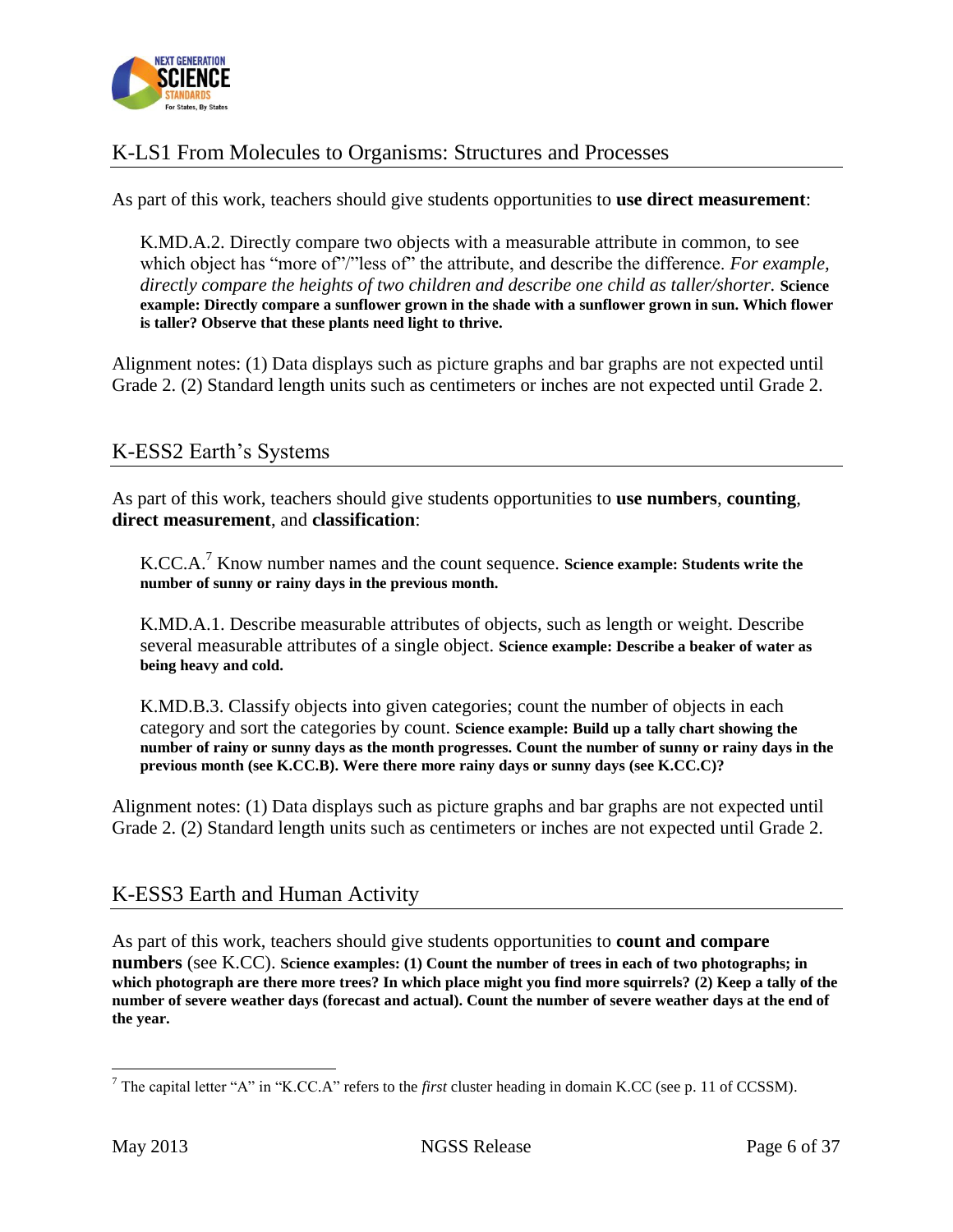

# 1-PS4 Waves and their Applications in Technologies for Information Transfer

As part of this work, teachers should give students opportunities to **measure with non-standard units**:

1.MD.A.1. Order three objects by length; compare the lengths of two objects indirectly by using a third object. **Science example: The class makes string phones. Maria's string is longer than Sue's…Sue's string is longer than Tia's…so without measuring directly we know that Maria's string is longer than Tia's.**

1.MD.A.2. Express the length of an object as a whole number of length units, by layering multiple copies of a shorter object (the length unit) end to end; understand that the length measurement of an object is the number of same-size length units that span it with no gaps or overlaps. *Limit to contexts where the object being measured is spanned by a whole number of length units with no gaps or overlaps.* **Science example: Using a shoe as the length unit, the string for Sue's string phone is 11 units long.**

Alignment notes: Standard length units such as centimeters or inches are not expected until Grade 2.

## 1-LS1 From Molecules to Organisms: Structures and Processes

As part of this work, teachers should give students opportunities to **work with two-digit numbers**:

1.NBT.B.3. Compare two two-digit numbers based on the meanings of the tens and one digits, recording the results of comparisons with the symbols  $\ge$ , =, and <.

1.NBT.C.4. Add within 100, including adding a two-digit number and a one-digit number, and adding a two-digit number and a multiple of 10, using concrete models or drawings and strategies based on place value, properties of operations, and/or the relationship between addition and subtraction; relate the strategy to a written method and explain the reasoning uses. Understand that in adding two-digit numbers, one adds tens and tens, ones and ones; and sometimes it is necessary to compose a ten.

1.NBT.C.5. Given a two-digit number, mentally find 10 more or 10 less than the number, without having to count; explain the reasoning used.

1.NBT.C.6. Subtract multiples of 10 in the range 10-90 from multiples of 10 in the range 10- 90 (positive or zero differences), using concrete models or drawings and strategies based on place value, properties of operations, and/or the relationship between addition and subtraction; relate the strategy to a written method and explain the reasoning used.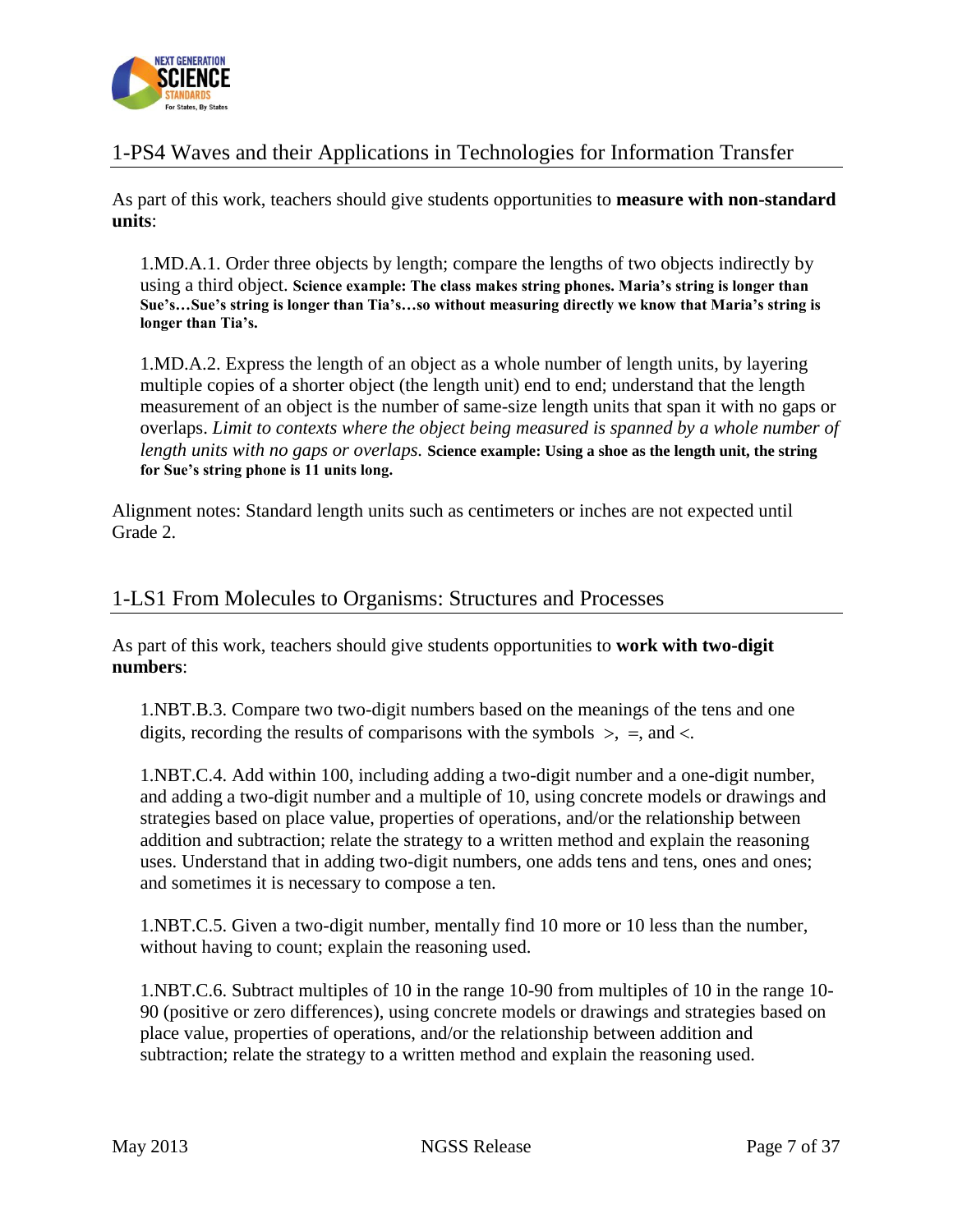

**Science examples: (1) A mother wolf spider is carrying 40 baby spiders on her back. There were 50 eggs in the egg sac. How many of the hatchlings is the spider not caring for? (2) During the breeding season, a female cottontail rabbit has litters of 5, 6, 5, and 4 bunnies. How many bunnies did the rabbit have during this time?**



Photo by Greg Abernathy, Lexington, KY. Source: [http://www.uky.edu/Ag/](http://www.uky.edu/Ag/CritterFiles/casefile/spiders/wolf/wolf.htm) [CritterFiles/casefile/spide](http://www.uky.edu/Ag/CritterFiles/casefile/spiders/wolf/wolf.htm) [rs/wolf/wolf.htm](http://www.uky.edu/Ag/CritterFiles/casefile/spiders/wolf/wolf.htm)

# 1-LS3 Heredity: Inheritance and Variation of Traits

As part of this work, teachers should give students opportunities to **measure with non-standard units** and **use indirect measurement**:

1.MD.A.1. Order three objects by length; compare the lengths of two objects indirectly by using a third object. **Science example: Every sunflower is taller than the ruler…every daisy is shorter than the ruler…so without measuring directly we know that every sunflower is taller than every daisy. The sunflowers and daisies are not exactly like the plants from which they grew, but they resemble the plants from which they grew in being generally tall or generally short.**

Alignment note: Standard length units such as centimeters or inches are not expected until grade 2.

## 1-ESS1 Earth's Place in the Universe

As part of this work, teachers should give students opportunities to **practice addition and subtraction** and **represent and interpret data**:

1.OA.A.1. Use addition and subtraction within 20 to solve word problems involving situations of adding to, taking from, putting together, taking apart, and comparing, with unknowns in all positions, e.g., by using objects, drawings, and equations to represent the problem. **Science example: There were 16 hours of daylight yesterday. On December 21, there were only 8 hours of daylight. How many more hours of daylight were there yesterday?**

1.MD.C.4. Organize, represent, and interpret data with up to three categories; ask and answer questions about the total number of data points, how many in each category, and how many more or less are in one category than in another. **Science example: Based on the data we have collected so far on the bulletin board, which day has been the longest of the year so far? Which day has been the shortest of the year so far?**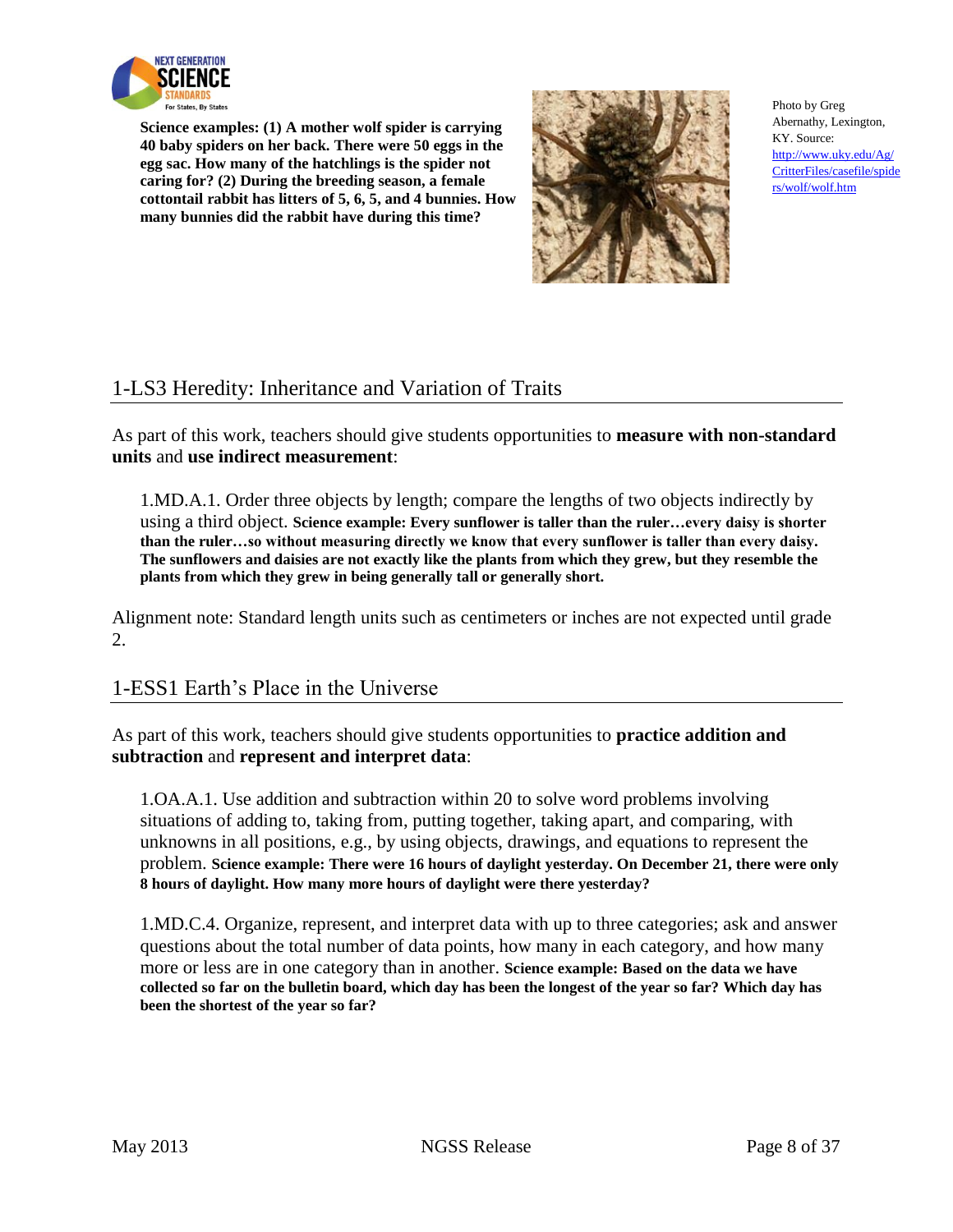

Alignment notes: (1) Students in this grade are expected to be fluent in adding and subtracting within 10. (2) Picture graphs and bar graphs are not expected until grade 2. (3) Line plots are not expected until grade 2. (4) The coordinate plane is not expected until grade 5.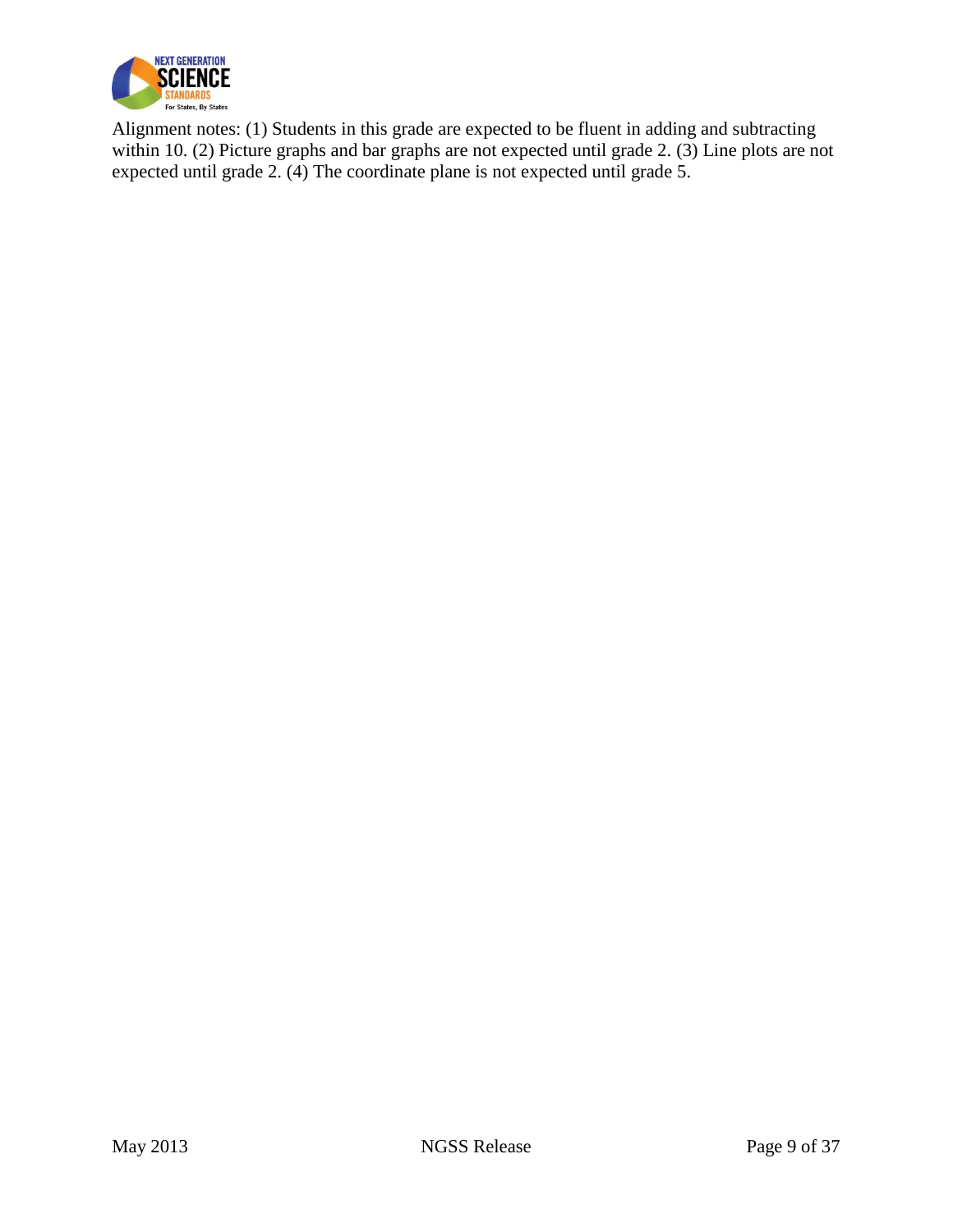

#### 2-PS1 Matter and its Interactions

As part of this work, teachers should give students opportunities to **represent and interpret categorical data**:

2.MD.D.10. Draw a picture graph and a bar graph (with single-unit scale) to represent a data set with up to four categories. Solve simple put-together, take-apart, and compare problems<sup>8</sup> using information presented in a bar graph. **Science examples: (1) Make a bar graph with a singleunit scale showing how many samples in a mineral collection are red, green, purple, or various other colors. Based on the graph, how many samples are represented in all? (2) As part of an investigation of which materials are best for different intended uses, make a picture graph with a single-unit scale showing how many tools in a toolbox are made of metal, wood, rubber/plastic, or a combination. Based on the graph, how many tools are represented in all?**

Alignment notes: (1) Scaled bar graphs are not expected until Grade 3. (2) Multiplication and division of whole numbers are not expected until Grade 3.

#### 2-LS2 Ecosystems: Interactions, Energy, and Dynamics

As part of this work, teachers should give students opportunities to **represent and interpret categorical data**:

2.MD.D.10. Draw a picture graph and a bar graph (with single-unit scale) to represent a data set with up to four categories. Solve simple put-together, take-apart, and compare problems<sup>9</sup> using information presented in a bar graph. **Science example: Make a bar graph with single-unit scale showing the number of seedlings that sprout with and without watering.** 

Alignment notes: (1) Scaled bar graphs are not expected until Grade 3. (2) Multiplication and division of whole numbers are not expected until Grade 3.

#### 2-LS4 Biological Evolution: Unity and Diversity

As part of this work, teachers should give students opportunities to **represent and interpret categorical data**:

2.MD.D.10. Draw a picture graph and a bar graph (with single-unit scale) to represent a data set with up to four categories. Solve simple put-together, take-apart, and compare problems<sup>10</sup> using information presented in a bar graph. **Science example: Make a picture graph with single-unit scale showing the number of plant, vertebrate-animal, and invertebrate-animal species observed during a field trip or in a nature photograph; how many more plant species were observed than animal species?** 

 $\overline{a}$ <sup>8</sup> See CCSSM, Glossary, Table 1.

<sup>&</sup>lt;sup>9</sup> See CCSSM, Glossary, Table 1.

<sup>&</sup>lt;sup>10</sup> See CCSSM, Glossary, Table 1.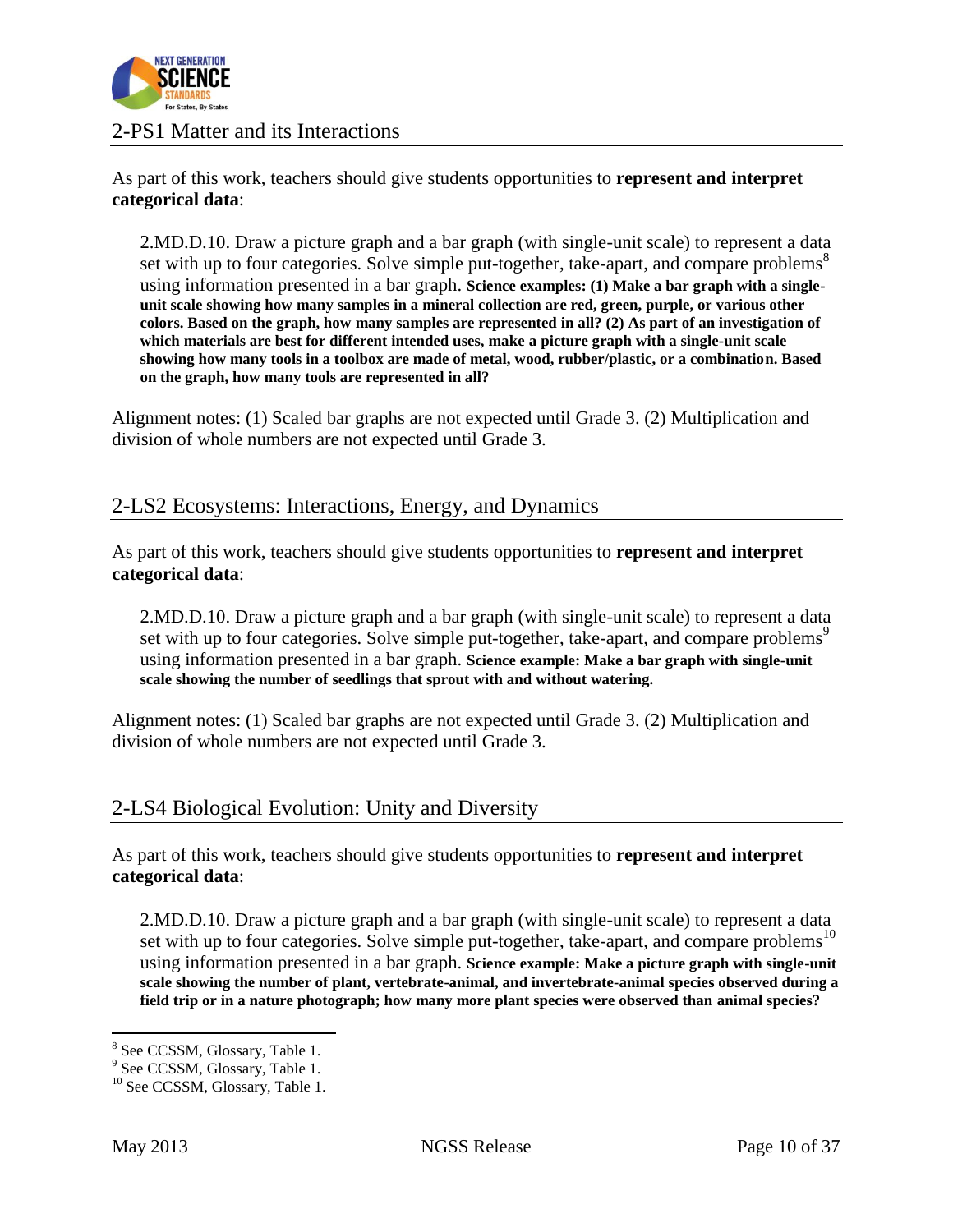

Alignment notes: (1) Scaled bar graphs are not expected until Grade 3. (2) Multiplication and division of whole numbers are not expected until Grade 3.

# 2-ESS1 Earth's Place in the Universe

As part of this work, teachers should give students opportunities to **work with numbers to 1000**:

2.NBT.A.<sup>11</sup> Understand place value. **Science example: As part of comprehending media to identify the varying timescales on which Earth events can occur, students understand that a period of thousands of years is much longer than a period of hundreds of years, which is in turn much longer than a period of tens of years.** 

Alignment note: Rounding is not expected until grade 3.

## 2-ESS2 Earth's Systems

As part of this work, teachers should give students opportunities to **work with numbers to 1000**, **use standard units for length**, and **relate addition and subtraction to length**:

2.NBT.A.3. Read and write numbers to 1000 using base-ten numerals, number names, and expanded form. **Science example: Students write about a lake that is 550 feet deep, a river that is 687 miles long, a forest that began growing about 200 years ago, and so on.**

2.MD.B.5. Use addition and subtraction within 100 to solve word problems involving lengths that are given in the same units, e.g., by using drawings (such as drawings of rulers) and equations with a symbol for the unknown number to represent the problem. **Science example: A gulley is 17 inches deep before a rainstorm and 42 inches deep after a rainstorm. How much deeper did it get during the rainstorm?**

Alignment note: Students in this grade are expected to be fluent in mentally adding and subtracting within 20, knowing single-digit sums from memory by end of Grade 2; also to be fluent in adding and subtracting within 100 using strategies based on place value, properties of operations, and/or the relationship between addition and subtraction.

## K–2-ETS1 Engineering Design

As part of this work, teachers should give students opportunities to **represent and interpret categorical data**:

 $\overline{\phantom{a}}$ 

<sup>&</sup>lt;sup>11</sup> The capital letter "A" in "2.NBT.A" refers to the *first* cluster heading in domain 2.NBT (see p. 19 of CCSSM).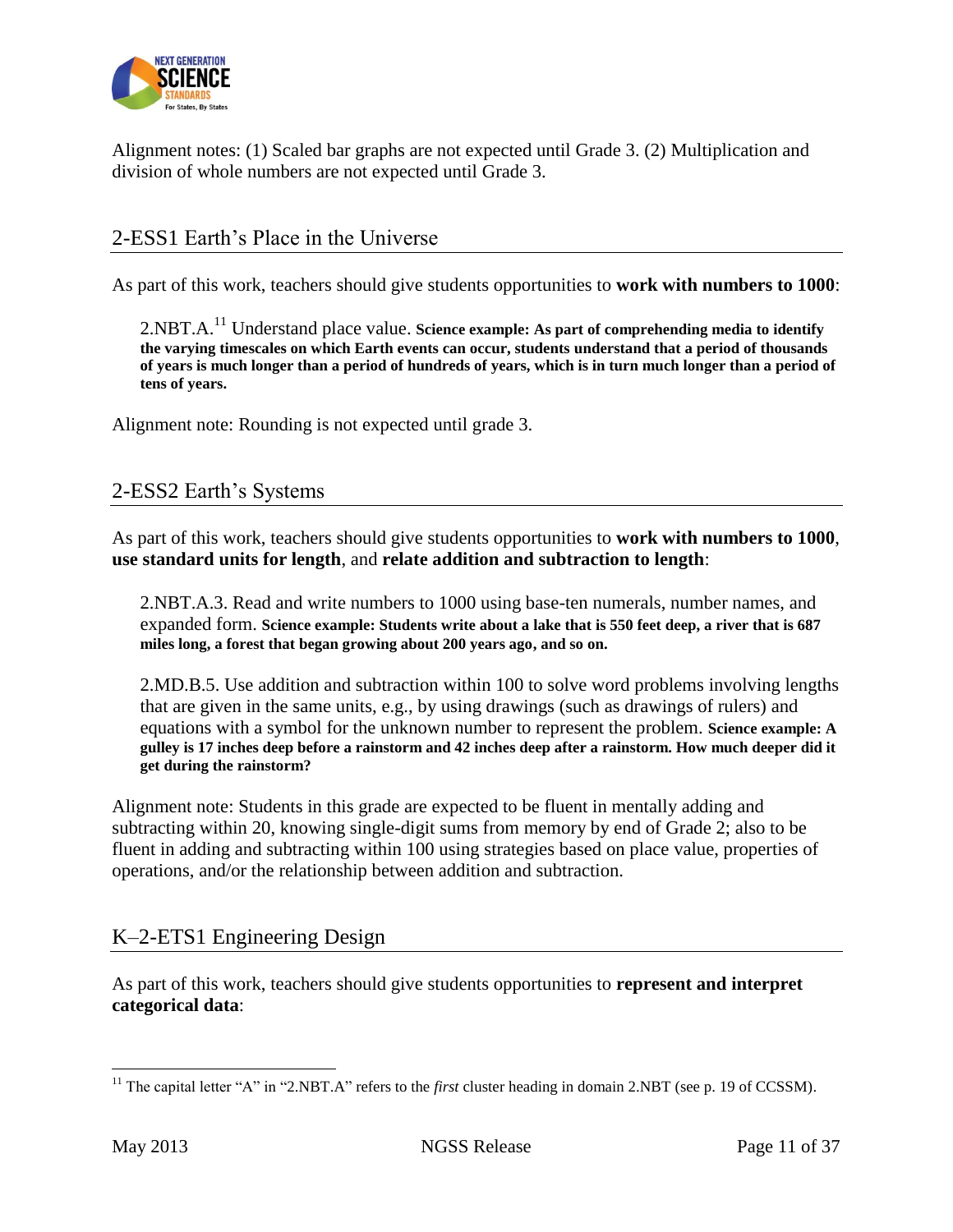

2.MD.D.10. Draw a picture graph and a bar graph (with single-unit scale) to represent a data set with up to four categories. Solve simple put-together, take-apart, and compare problems<sup>12</sup> using information presented in a bar graph. **Science example: Make a bar graph with single-unit scale showing the number of seeds dispersed by two or three different design solutions for seed dispersal.**

Alignment notes: (1) Scaled bar graphs are not expected until Grade 3. (2) Multiplication and division of whole numbers are not expected until Grade 3.

## 3-PS2 Motion and Stability: Forces and Interactions

As part of this work, teachers should give students opportunities to **work with continuous quantities**:

3.MD.A.2. Measure and estimate liquid volumes and masses of objects using standard units of grams (g), kilograms (kg), and liters (l).<sup>13</sup> Add, subtract, multiply, or divide to solve onestep word problems involving masses or volumes that are given in the same units, e.g., by using drawings (such as a beaker with a measurement scale) to represent the problem.<sup>14</sup> **Science example: Estimate, then measure, the masses of two objects being used in an investigation of the effect of forces; observe that the change of motion due to an unbalanced force is larger for the smaller mass (students need not explain or quantify this observation in terms of Newton's laws of motion).**

### 3-LS1 From Molecules to Organisms: Structures and Processes

As part of this work, teachers should give students opportunities to **be quantitative in giving descriptions**:

3.NF. Number and Operations—Fractions

3.NBT. Number and Operations in Base Ten

**Science example: Be quantitative when describing the life cycles of organisms, such as their varying lifespans (e.g., ranging from a fraction of a year up to thousands of years) and their varying reproduction (e.g., ranging from a handful of offspring to thousands).**

## 3-LS2 Ecosystems: Interactions, Energy, and Dynamics

As part of this work, teachers should give students opportunities to **be quantitative in giving descriptions**:

 $\overline{\phantom{a}}$ 

<sup>&</sup>lt;sup>12</sup> See CCSSM, Glossary, Table 1.

<sup>&</sup>lt;sup>13</sup> Excludes compound units such as cm<sup>3</sup> and finding the geometric volume of a container. *(Footnote in CCSSM)* 

<sup>&</sup>lt;sup>14</sup> Excludes multiplicative comparison problems (problems involving notions of "times as much"; see Glossary, Table 2). *(Footnote in CCSSM)*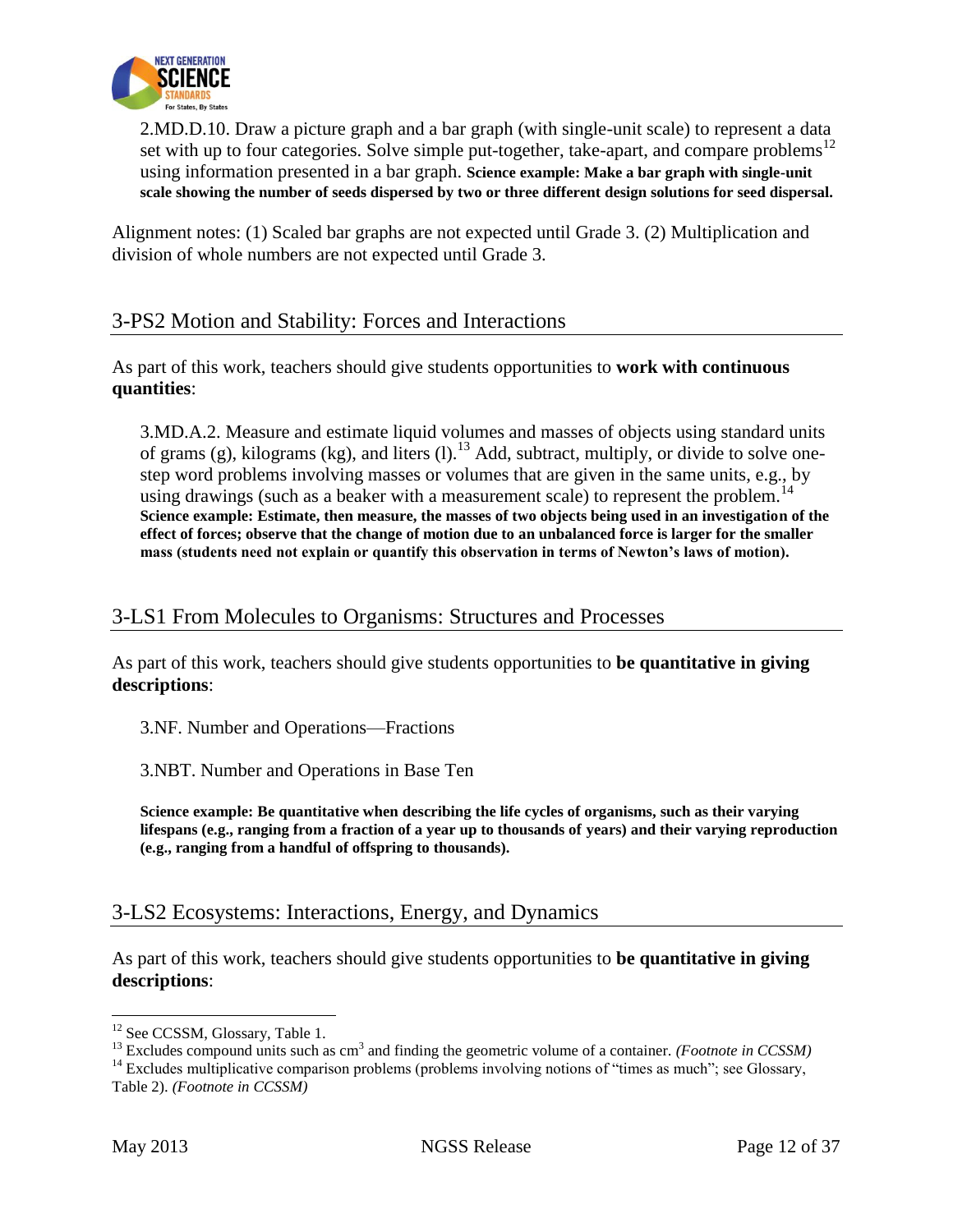

3.NBT. Number and Operations in Base Ten. **Science example: Be quantitative when describing the group behaviors of animals (e.g., describe groups ranging in size from a handful up to thousands of animals).**

### 3-LS3 Heredity: Inheritance and Variation of Traits

As part of this work, teachers should give students opportunities to **represent and interpret data**:

3.MD.B.4. Generate measurement data by measuring lengths using rulers marked with halves and fourths of an inch. Show the data by making a line plot, where the horizontal scale is marked off in appropriate units—whole numbers, halves, or quarters. **Science examples: (1) Make a line plot to show the height of each of a number of plants grown from a single parent. Observe that not all of the offspring are the same size. Compare the sizes of the offspring to the size of the parent. (2) Make a similar plot for plants grown with insufficient water.**

## 3-LS4 Biological Evolution: Unity and Diversity

As part of this work, teachers should give students opportunities to **represent and interpret data**:

3.MD.B.3. Draw a scaled picture graph and a scaled bar graph to represent a data set with several categories. Solve one- and two-step "how many more" and "how many less" problems using information presented in scaled bar graphs. *For example, draw a bar graph in which each square in the bar graph might represent 5 pets.* **Science examples: (1) Given a bar graph showing the number of flower species that were found in several different habitats, determine how many more flower species were found in grassy meadow than were found in dense forest. Would flower species be affected if a forest were to spread into its habitat? (2) Make a scaled bar graph to show the number of surviving individuals with and without an advantageous trait. How many more of the individuals with the advantageous trait survived?**

3.MD.B.4. Generate measurement data by measuring lengths using rulers marked with halves and fourths of an inch. Show the data by making a line plot, where the horizontal scale is marked off in appropriate units—whole numbers, halves, or quarters. **Science example: Make a line plot to show the length of each fossil that is visible in a piece of shale. Do any of the fossils resemble modern organisms except for their size?**

#### 3-ESS2 Earth's Systems

As part of this work, teachers should give students opportunities to **work with continuous quantities** and **represent and interpret categorical data**: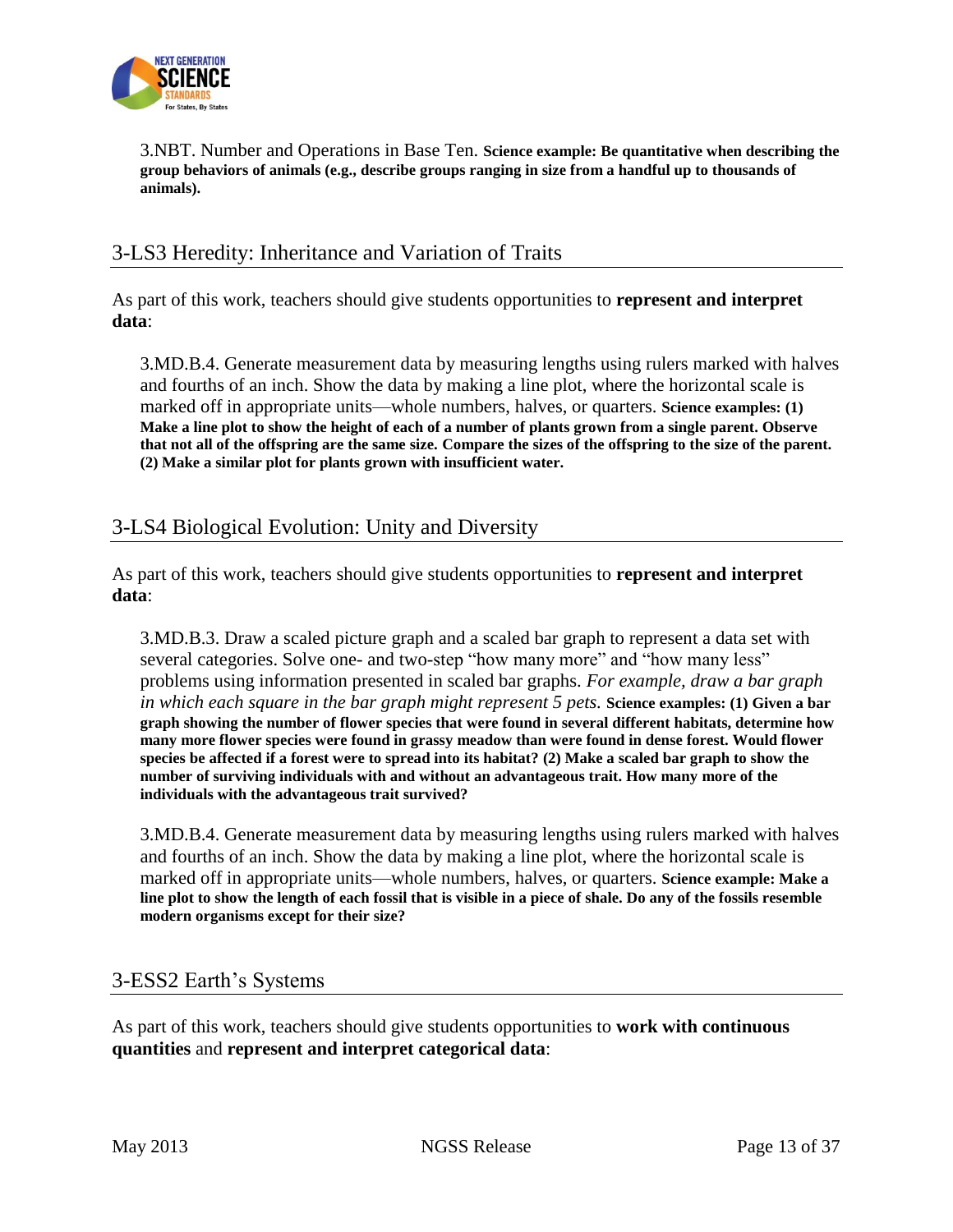

3.MD.A.2. Measure and estimate liquid volumes and masses of objects using standard units of grams (g), kilograms (kg), and liters (l).<sup>15</sup> Add, subtract, multiply, or divide to solve onestep word problems involving masses or volumes that are given in the same units, e.g., by using drawings (such as a beaker with a measurement scale) to represent the problem.<sup>16</sup> **Science examples: (1) Estimate the mass of a large hailstone that damaged a car on a used-car lot. (2) Measure the volume of water in liters collected during a rainstorm.**

3.MD.B.3. Draw a scaled picture graph and a scaled bar graph to represent a data set with several categories. Solve one- and two-step "how many more" and "how many less" problems using information presented in bar graphs. **Science example: Make a picture graph or bar graph to show the number of days with high temperature below freezing in December, January, February, and March. How many days were below freezing this winter?**

Alignment notes: (1) Students are not expected to understand statistical ideas such as average, mean, median, etc., until Grade 6. (2) Graphing in the coordinate plane is not expected until Grade 5.

## 3-ESS3 Earth and Human Activity

As part of this work, teachers should give students opportunities to **work with continuous quantities including area**:

3.MD.A.2. Measure and estimate liquid volumes and masses of objects using standard units of grams (g), kilograms (kg), and liters (l).<sup>17</sup> Add, subtract, multiply, or divide to solve onestep word problems involving masses or volumes that are given in the same units, e.g., by using drawings (such as a beaker with a measurement scale) to represent the problem.<sup>18</sup>

3.MD.C.5. Recognize area as an attribute of plane figures and understand concepts of area measurement.

a. A square with side length 1 unit, called "a unit square," is said to have "one square unit" of area, and can be used to measure area.

b. A plane figure which can be covered without gaps or overlaps by *n* unit squares is said to have an area of *n* square units.

3.MD.C.6. Measure areas by counting unit squares (square cm, square m, square in, square ft, and improvised units).

**Science example: In Hawaii, some houses are raised on stilts to reduce the impact of a tsunami. The force of the tsunami on an object is greater if the object presents greater area to the incoming wave. Based on a** 

l <sup>15</sup> Excludes compound units such as cm<sup>3</sup> and finding the geometric volume of a container. *(Footnote in CCSSM)* 

<sup>&</sup>lt;sup>16</sup> Excludes multiplicative comparison problems (problems involving notions of "times as much"; see Glossary, Table 2). *(Footnote in CCSSM)*

 $17$  Excludes compound units such as cm<sup>3</sup> and finding the geometric volume of a container. *(footnote in CCSSM)* 

<sup>&</sup>lt;sup>18</sup> Excludes multiplicative comparison problems (problems involving notions of "times as much"; see Glossary, Table 2). *(Footnote in CCSSM)*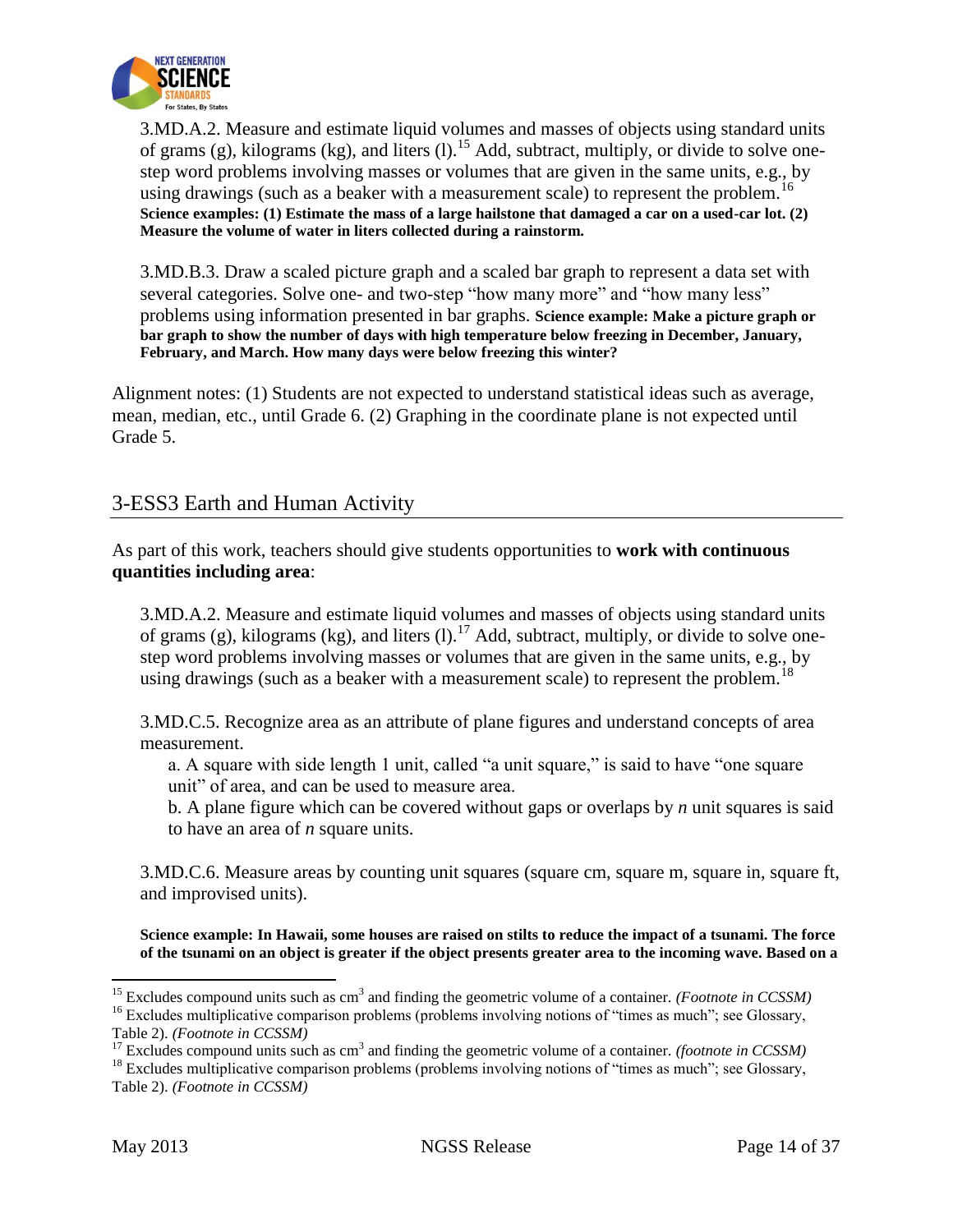

**diagram of a stilt house, determine how much area the stilts present to an incoming wave. How much area would the house present to an incoming wave if it were not on stilts?**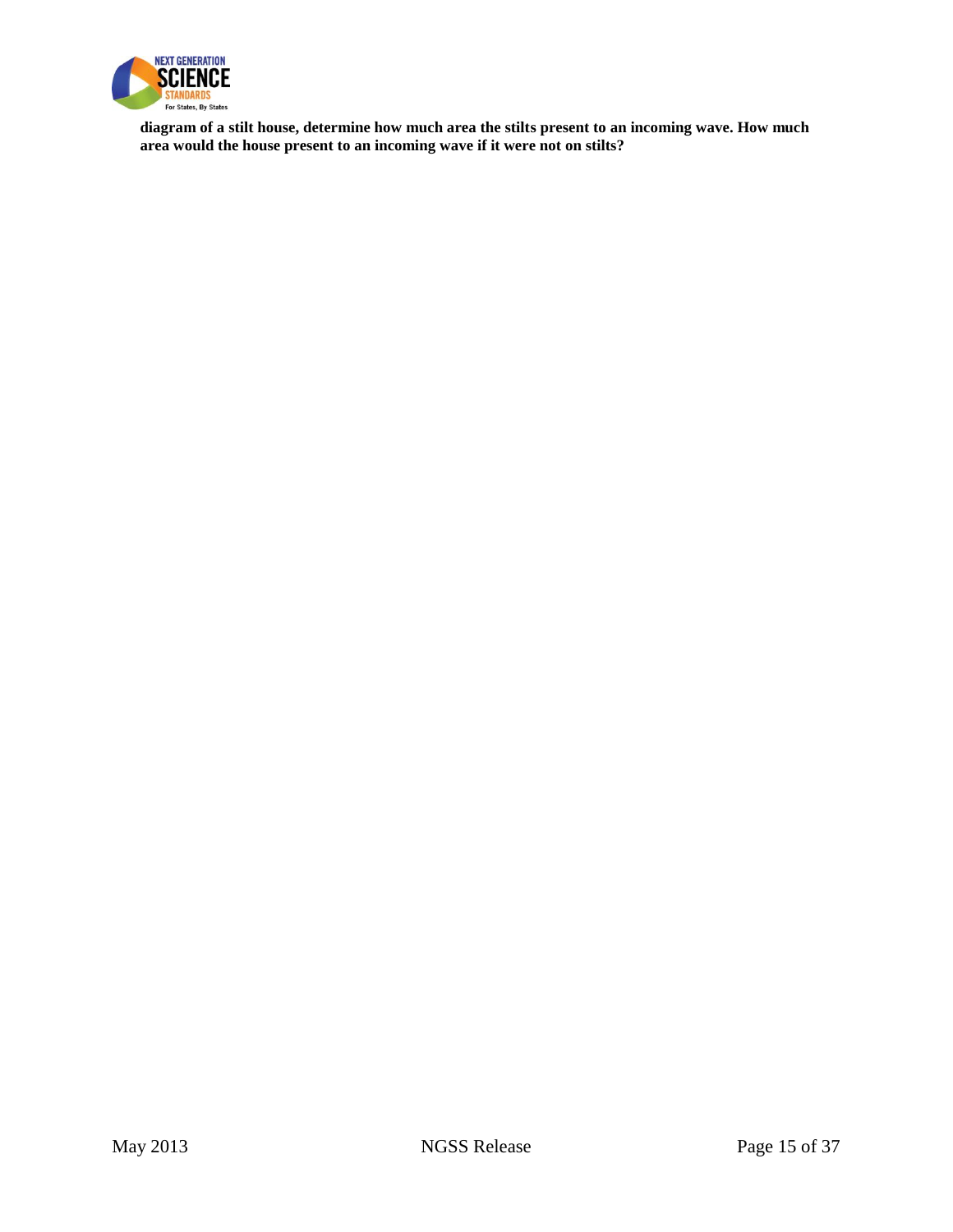

As part of this work, teachers should give students opportunities to **use the four operations with whole numbers to solve problems**:

4.OA.A.3. Solve multistep word problems posed with whole numbers and having wholenumber answers using the four operations, including problems in which remainders must be interpreted. Represent these problems using equations with a letter standing for the unknown quantity. Assess the reasonableness of answers using mental computation and estimation strategies including rounding. **Science example: The class has 144 rubber bands with which to make rubber-band cars. If each car uses six rubber bands, how many cars can be made? If there are 28 students, at most how many rubber bands can each car have (if every car has the same number of rubber bands)?**

Alignment notes: Grade 4 students are expected to fluently add and subtract multi-digit whole numbers; multiply a number of up to four digits by a one-digit whole number; multiply two twodigit numbers; and find whole-number quotients and remainders with up to four-digit dividends and one-digit divisors.

# 4-PS4 Waves and their Application in Technologies for Information Transfer

As part of this work, teachers should give students opportunities to **draw and identify lines and angles**:

4.G.A.1. Draw points, lines, line segments, rays, angles (right, acute, obtuse), and perpendicular and parallel lines. Identify these in two-dimensional figures. **Science example: Identify rays and angles in drawings of wave propagation.**

## 4-LS1 From Molecules to Organisms: Structures and Processes

As part of this work, teachers should give students opportunities to **recognize symmetry**:

4.G.A.3. Recognize a line of symmetry for a two-dimensional figure as a line across the figure such that the figure can be folded across the line into matching parts. Identify linesymmetric figures and draw lines of symmetry. **Science example: Recognize symmetry, or lack of symmetry, in the internal and external structures of plants and animals. Does the symmetry or lack thereof contribute to the function? (For example, bilateral symmetry is a signal of reproductive fitness in many animals; the asymmetry in an owl's face helps it pinpoint the location of prey.)**

## 4-ESS1 Earth's Place in the Universe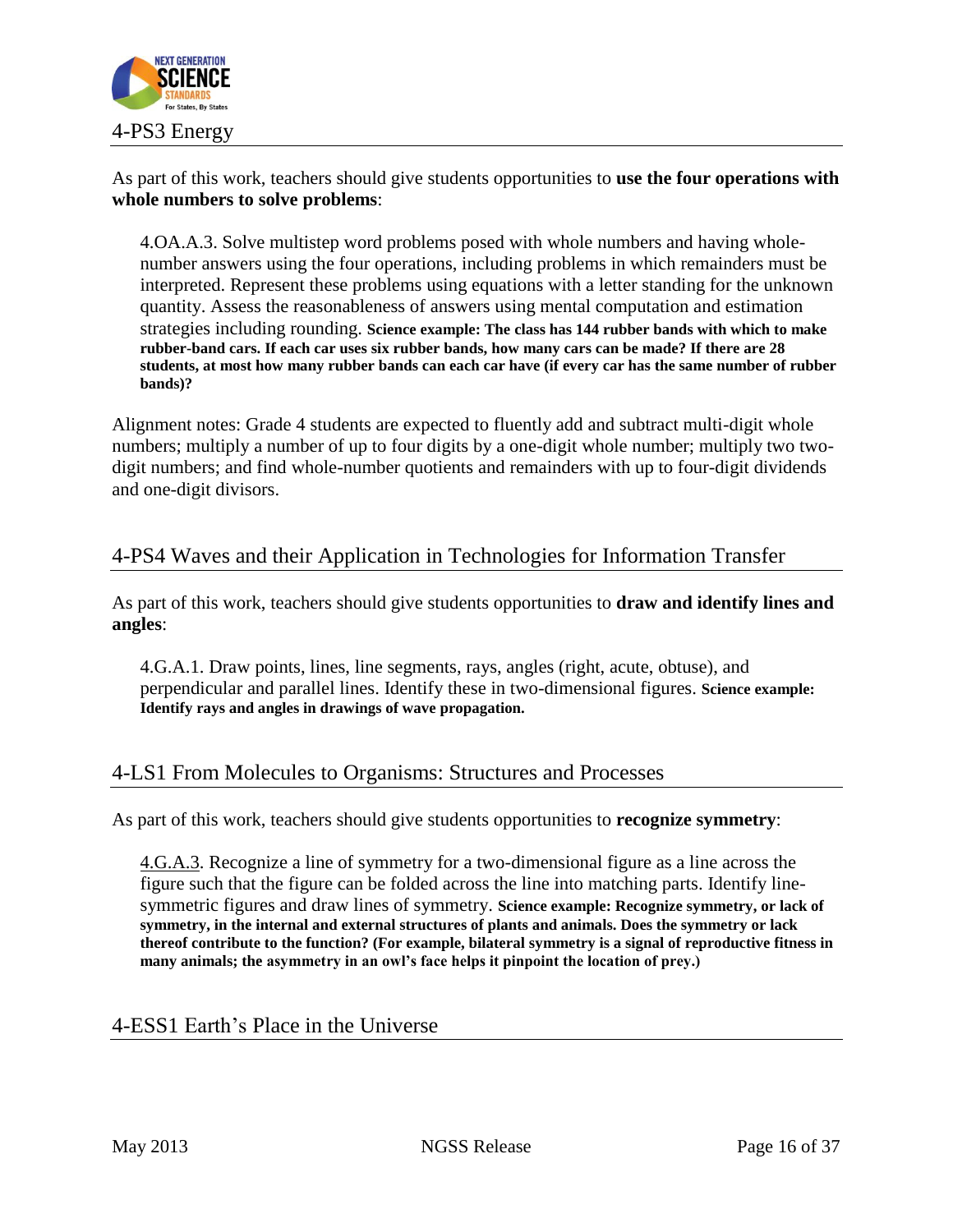

As part of this work, teachers should give students opportunities to **solve problems involving measurement**:

4.MD.A.1. Know relative sizes of measurement units within one system of units including km, m, cm; kg, g; lb, oz.; l, ml; hr, min, sec. Within a single system of measurement, express measurements in a larger unit in terms of a smaller unit. Record measurement equivalents in a two-column table. For example, know that 1 ft is 12 times as long as 1 in. Express the length of a 4 ft snake as 48 in. Generate a conversion table for feet and inches listing the number pairs (1, 12), (2, 24), (3, 36). **Science example: A limestone layer with many marine fossils is visible in the Grand Canyon. One reference book lists this layer as being 300 feet thick. Another reference book lists this layer as being 100 yards thick. Are the two references consistent?** 

Alignment note: Expressing measurements in a smaller unit in terms of a larger unit within the same system of measurement is not expected until Grade 5.

## 4-ESS2 Earth's Systems

As part of this work, teachers should give students opportunities to **solve problems involving measurement**:

4.MD.A.1. Know relative sizes of measurement units within one system of units including km, m, cm; kg, g; lb, oz.; l, ml; hr, min, sec. Within a single system of measurement, express measurements in a larger unit in terms of a smaller unit. Record measurement equivalents in a two-column table. For example, know that 1 ft is 12 times as long as 1 in. Express the length of a 4 ft snake as 48 in. Generate a conversion table for feet and inches listing the number pairs (1, 12), (2, 24), (3, 36)…. **Science example: One map shows that a particular point in the ocean is 1600 meters deep while another map shows the same point as being 1.5 kilometers deep. Are the two maps consistent?**

[4.MD.A.2.](http://www.corestandards.org/Math/Content/4/MD/A/2) Use the four operations to solve word problems involving distances, intervals of time, liquid volumes, masses of objects, and money, including problems involving simple fractions or decimals, and problems that require expressing measurements given in a larger unit in terms of a smaller unit. Represent measurement quantities using diagrams such as number line diagrams that feature a measurement scale. **Science example: A coastline reduces by an average of 4 feet per year. In an 18-month period, approximately how much of the coastline has been lost?** 

Alignment note: Expressing measurements in a smaller unit in terms of a larger unit within the same system of measurement is not expected until Grade 5.

4-ESS3 Earth and Human Activity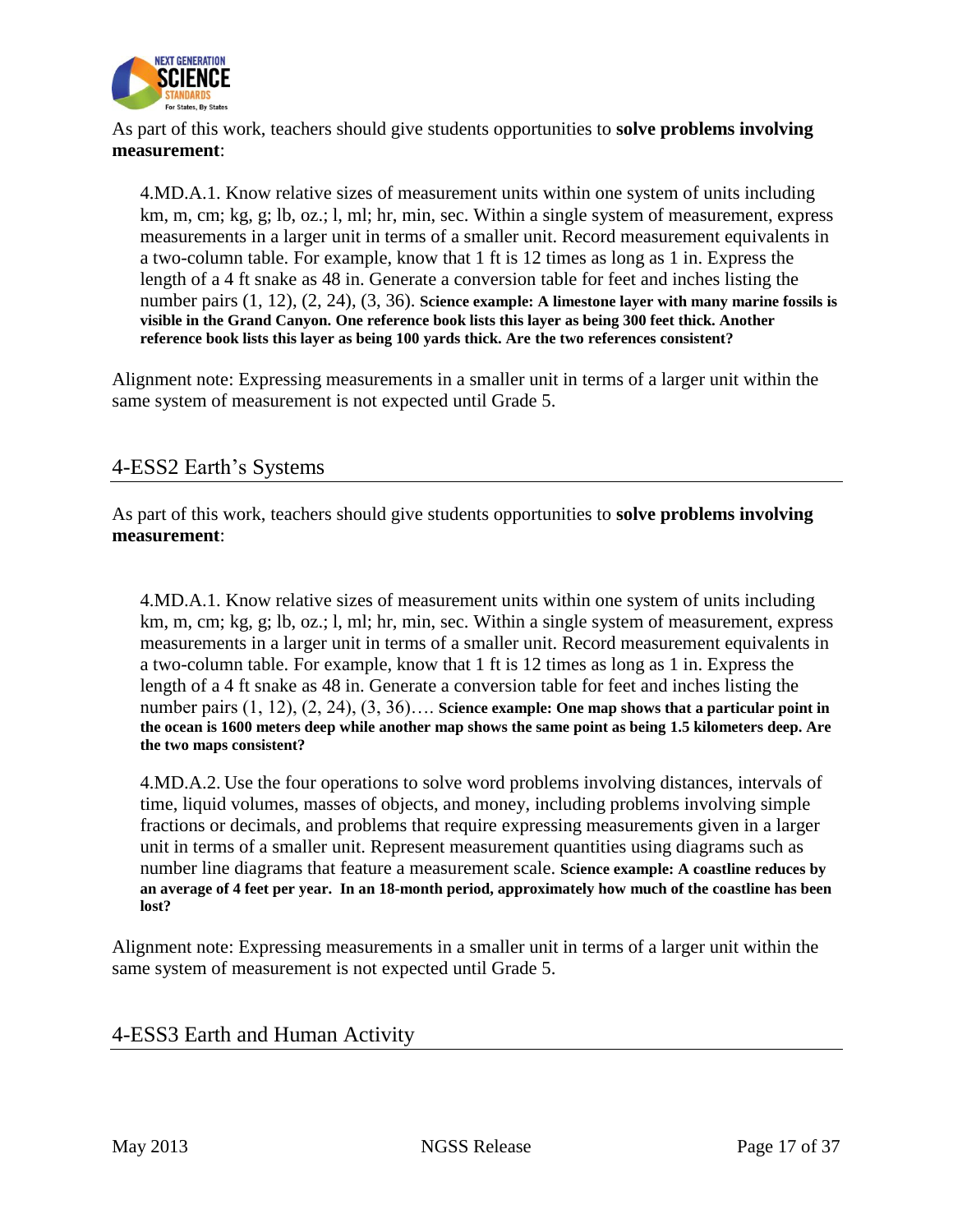

As part of this work, teachers should give students opportunities to **be quantitative in descriptions**:

4.OA.A.1. Interpret a multiplication equation as a comparison, e.g., interpret  $35 = 5 \times 7$  as a statement that 35 is 5 times as many as 7 and 7 times as many as 5. Represent verbal statements of multiplicative comparisons as multiplication equations. **Science example: Be quantitative when discussing environmental effects. For example, say not only that a particular oil spill was 'large,' but that 5 million gallons were spilled, or that the oil spill was 40 times larger than the nextworst oil spill.** 

#### 5-PS1 Matter and Its Interactions

As part of this work, teachers should give students opportunities to **relate very large and very small quantities to place value and division**, **convert measurement units**, and **work with volume**:

5.NBT.A.1. Explain patterns in the number of zeros of the product when multiplying a number by powers of 10, and explain patterns in the placement of the decimal point when a decimal is multiplied or divided by a power of 10. Use whole-number exponents to denote powers of 10.

5.NF.B.7. Apply and extend previous understandings of division to divide unit fractions by whole numbers and whole numbers by unit fractions.<sup>19</sup>

a. Interpret division of a unit fraction by a non-zero whole number, and compute such quotients. For example, create a story context for  $(1/3) \div 4$ , and use a visual fraction model *to show the quotient. Use the relationship between multiplication and division to explain that*   $(1/3) \div 4 = 1/12$  *because*  $(1/12) \times 4 = 13$ .

b. Interpret division of a whole number by a unit fraction, and compute such quotients. *For example, create a story context for* 4 ÷ (1/5)*, and use a visual fraction model to show the quotient. Use the relationship between multiplication and division to explain that*  $4 \div (1/5) =$ 20 *because*  $20 \times (1/5) = 4$ .

c. Solve real world problems involving division of unit fractions by non-zero whole numbers and division of whole numbers by unit fractions, e.g., by using visual fraction models and equations to represent the problem. *For example, how much chocolate will each person get if* 3 *people share* ½ lb *of chocolate equally? How many* 1/3*-cup servings are in* 2 *cups of raisins?*

**Science examples: (1) If you split a salt grain with weight 1 mg into 10 equal parts, find the weight of each part. (Answer in mg.) If you next divide each of the parts into 10 equal parts, find the weight of one of the new parts. (Answer in mg.) How many parts are there in the end? (2) Suppose a salt grain with weight 1 mg is split into 10 equal parts, and each of those parts is split into 10 equal parts, and so on, until there** 

 $\overline{a}$ 

<sup>&</sup>lt;sup>19</sup> Students able to multiply fractions in general can develop strategies to divide fractions in general, by reasoning about the relationship between multiplication and division. But division of a fraction by a fraction is not a requirement at this grade. *(Footnote in CCSSM.)*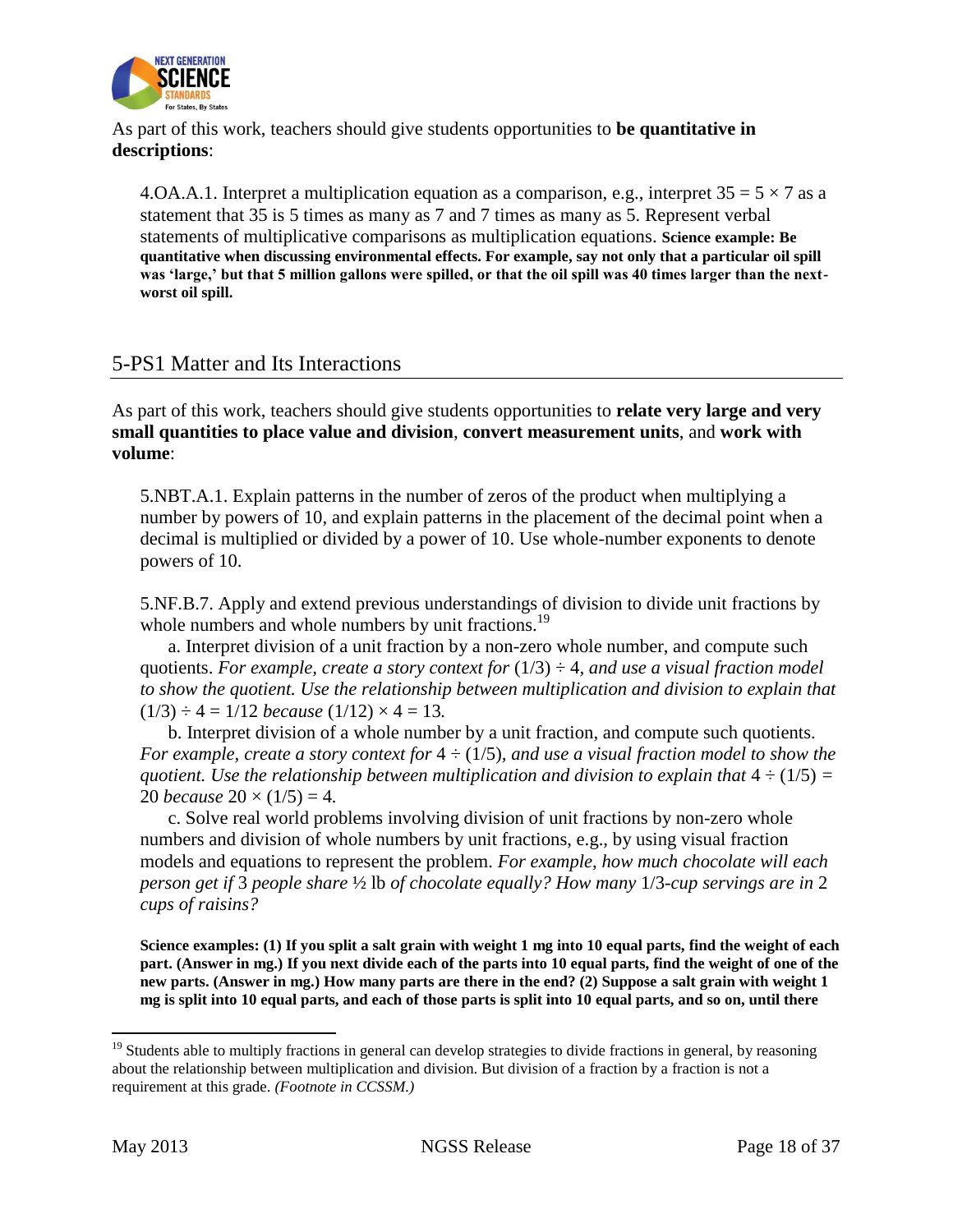

**are 10<sup>8</sup> parts. What is the weight of one of these tiny parts? Write the number of these tiny parts as a whole number without using exponents.**

5.MD.A.1. Convert among different-sized standard measurement units within a given measurement system (e.g., convert 5 cm to 0.05 m), and use these conversions in solving multi-step, real-world problems. **Science example: When 100 g of sugar is dissolved in 0.5 kg of water, what is the total weight of the system? Answer in grams, then answer again in kilograms. After the water evaporates, see how much the sugar residue weighs.**

5.MD.C.3. Recognize volume as an attribute of solid figures and understand concepts of volume measurement.

a. A cube with side length 1 unit, called a "unit cube," is said to have "one cubic unit" of volume, and can be used to measure volume.

b. A solid figure, which can be packed without gaps or overlaps using n unit cubes, is said to have a volume of n cubic units.

5.MD.C.4. Measure volumes by counting unit cubes, using cubic cm, cubic in, cubic ft, and improvised units.

**Science example: Compress the air in a cylinder to half its volume. (Draw a picture of the volume before and after, and explain how you know that the new volume is half of the old volume.) Can you compress the volume by half again? Why is it difficult to do?** 

Alignment limits: (1) Ratios are not expected until grade 6. (2) Scientific notation is not expected until grade 8.

5-PS2 Motion and Stability: Forces and Interaction, 5-PS3 Energy

N/A

## 5-LS1 From Molecules to Organisms: Structures and Processes

As part of this work, teachers should give students opportunities to **convert measurement units**:

5.MD.A.1. Convert among different-sized standard measurement units within a given measurement system (e.g., convert 5 cm to 0.05 m), and use these conversions in solving multi-step, real world problems. **Science example: In an experiment to rule out soil as a source of plant food, Sue weighed the soil using units of grams but Katya weighed the plant using units of kilograms. The soil lost 4 grams, while the plant gained 0.1 kilograms. Did the plant gain much more than the soil lost? Much less? About the same? (A good way to begin is to express both figures in grams.)** 

Alignment notes: (1) Converting between measurement systems (e.g., centimeters to inches) is not expected until Grade 6. (2) Rate quantities, such as annual rates of ecosystem production,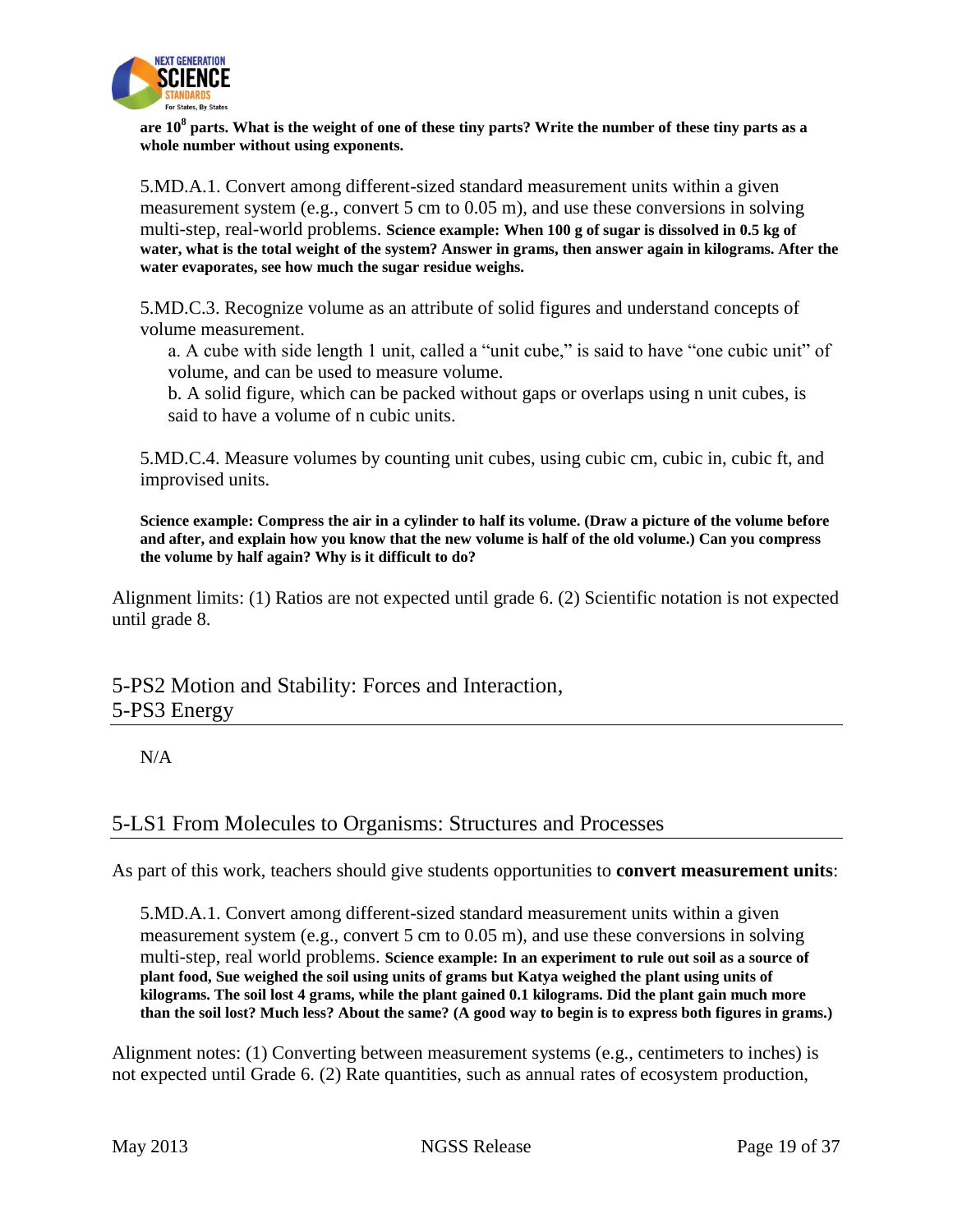

etc., are not expected until Grade 6. (3) Grade 5 students are expected to read, write, and compare decimals to thousandths, and perform decimal arithmetic to hundredths.

## 5-LS2 Ecosystems: Interactions, Energy, and Dynamics

As part of this work, teachers should give students opportunities to **be quantitative in giving descriptions**. **Science example: In a diagram showing matter flows in a system, assign values to the arrows in a diagram to show flows quantitatively.**

#### 5-ESS1 Earth's Place in the Universe

As part of this work, teachers should give students opportunities to **relate very large and very small quantities to place value** and **use the coordinate plane**:

5.NBT.A.2. Explain patterns in the number of zeros of the product when multiplying a number by powers of 10, and explain patterns in the placement of the decimal point when a decimal is multiplied or divided by a power of 10. Use whole-number exponents to denote powers of 10. **Science example: The sun is about 10<sup>11</sup> meters from Earth. Sirius, another star, is about 10<sup>17</sup> meters from Earth. Write these two numbers without exponents; position the numbers one directly below the other, aligning on the 1. How many times farther away from Earth is Sirius compared to the sun?**

5.G.A.2. Represent real world and mathematical problems by graphing points in the first quadrant of the coordinate plane, and interpret coordinate values of points in the context of the situation. **Science examples: (1) Over the course of a year, students compile data for the length of the day over the course of the year. What pattern is observed when the data are graphed on a coordinate plane, and how can a model of the sun and Earth explain the pattern? (2) Students are given**  $(x, y)$ **coordinates for the Earth at six equally spaced times during its orbit around the sun (with the sun at the origin). Students graph the points to show snapshots of Earth's motion through space.**

Alignment note: Scientific notation is not expected until grade 8.

#### 5-ESS2 Earth's Systems

As part of this work, teachers should give students opportunities to **use the coordinate plane**:

5.G.A.2. Represent real world and mathematical problems by graphing points in the first quadrant of the coordinate plane, and interpret coordinate values of points in the context of the situation. **Science example: Plot monthly data for high and low temperatures in two locations, one coastal and one inland (e.g., San Francisco County vs. Sacramento). What patterns do you see? How can the influence of the ocean be seen in the observed patterns?**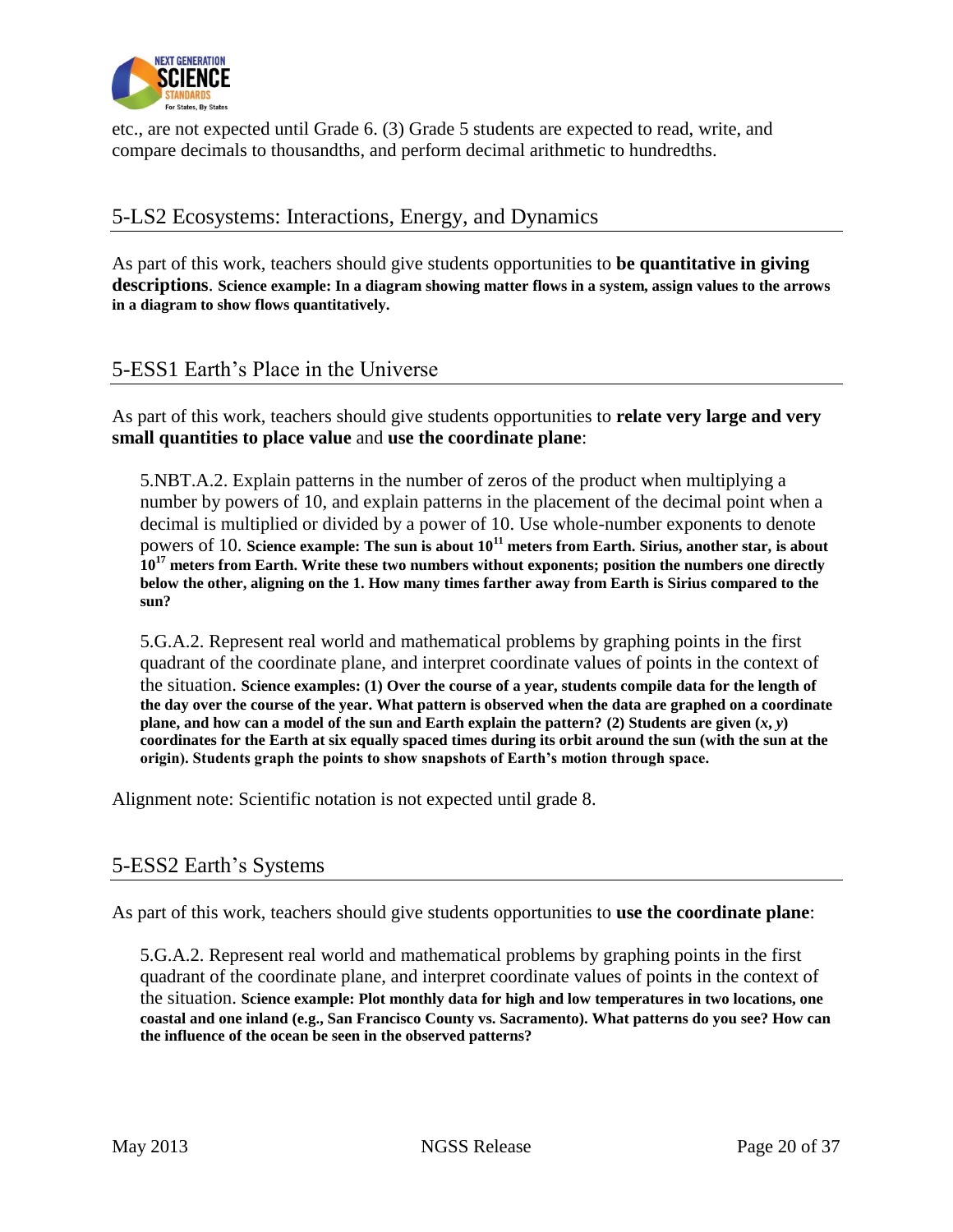

Alignment notes: (1) Percentages are not expected until Grade 6. (2) Trends in scatterplots and patterns of association in two-way tables are not expected until Grade 8.

## 5-ESS3 Earth and Human Activity

As part of this work, teachers should give students opportunities to **be quantitative in giving descriptions**. **Science example: In describing ways individual communities use science ideas to protect Earth's resources and environment, provide quantitative information such as amount of energy saved and the cost of the approach.**

## 3–5-ETS1 Engineering Design

As part of this work, teachers should give students opportunities to **use the four operations to solve problems**:

OA: Operations and Algebraic Thinking (representing and solve problems using the four operations; see each grade in CCSSM for detailed expectations). **Science example: Analyze constraints on materials, time, or cost to draw implications for design solutions. For example, if a design calls for 20 screws and screws are sold in boxes of 150, then how many copies of the design could be made?** 

## MS-PS1 Matter and Its Interactions

As part of this work, teachers should give students opportunities to **work with ratios and proportional relationships**, **use signed numbers**, **write and solve equations**, and **use order of magnitude thinking and basic statistics**:

Ratios and Proportional Relationships (6–7.RP). Science examples: (1) A pile of salt has mass 100 mg. How much chlorine is in it? Answer in milligrams. What would the answer be for a 500 mg pile of salt? (2) Twice as much water is twice as heavy. Explain why twice as much water isn't twice as dense. (3) Based on a model of a water molecule, recognize that any sample of water has a 2:1 ratio of hydrogen atoms to oxygen atoms. (4) Measure the mass and volume of a sample of reactant and compute its density. (5) Compare a measured/computed density to a nominal/textbook value, converting units as necessary. Determine the percent difference between the two.

The Number System (6–8.NS). Science examples: (1) Use positive and negative quantities to represent temperature changes in a chemical reaction (signs of energy released or absorbed). (2) For Grade 7 or 8: Solve a simple equation for an unknown signed number (e.g., A solution was initially at room temperature. After the first reaction, the temperature change was  $-8^{\circ}$ C. After the second reaction, the temperature was 3<sup>o</sup>C below room temperature. Find the temperature change during the second reaction. Was energy released or absorbed in the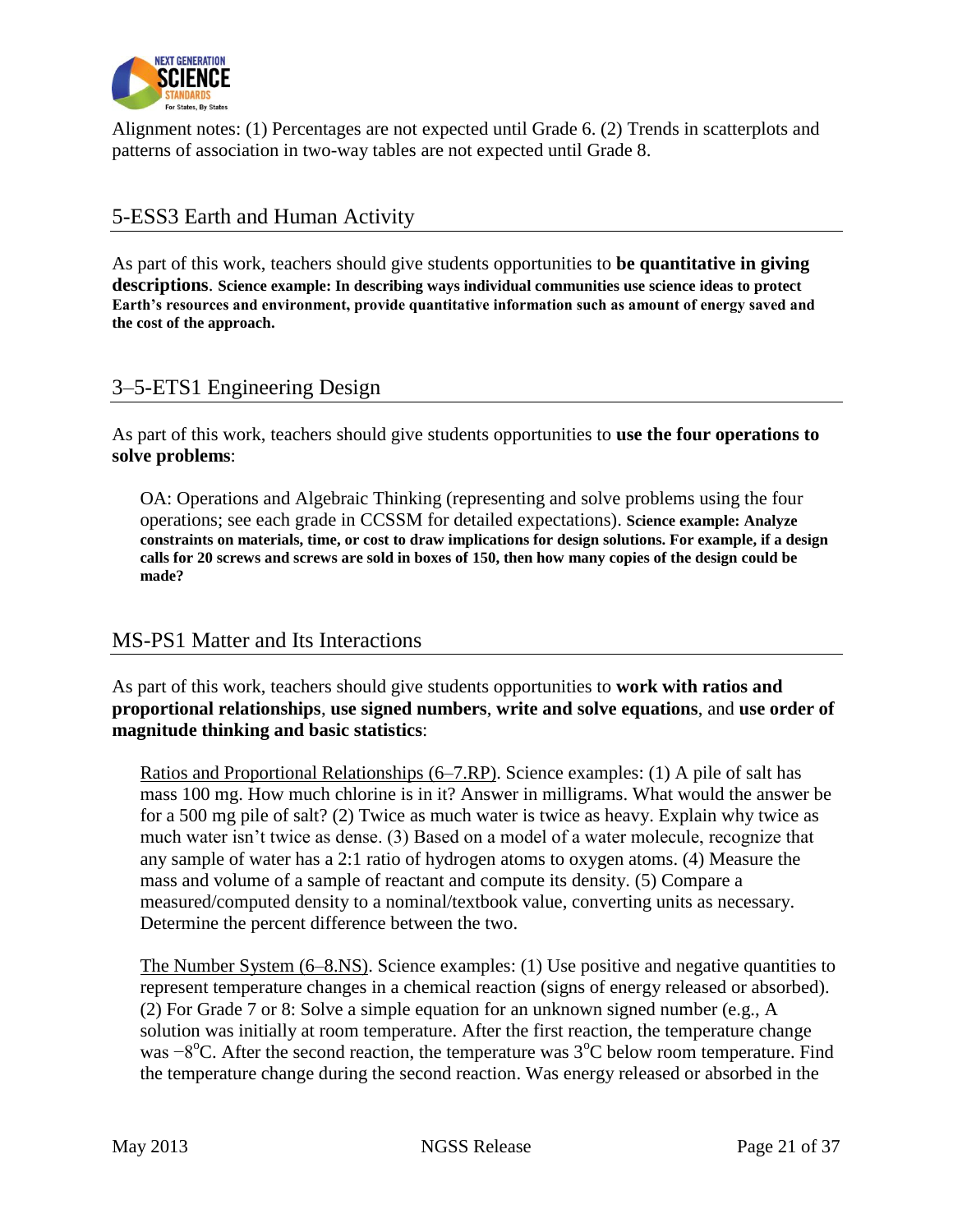

second reaction? Show all of the given information on a number line/thermometer scale. Also represent the problem by an equation.)

Expressions and Equations (6–8.EE). Science examples: (1) For Grade 8: With substantial scaffolding, use algebra and quantitative thinking to determine the interatomic spacing in a salt crystal. (2) For Grade 8: Use scientific notation for atomic masses, large numbers of atoms, and other quantities much less than or much greater than 1. Also use convenient units such as unified atomic mass units.

Statistics and Probability (6–8.SP). Science example: Compile all the boiling point measurements from the class into a line plot and discuss the distribution in terms of clustering and outliers. Why weren't all the measured values equal? How close is the average value to the nominal/textbook value? Show the average value and the nominal value on the line plot.

## MS-PS2 Motion and Stability: Forces and Interactions

As part of this work, teachers should give students opportunities to **work with signed numbers** and **interpret expressions**:

The Number System (6–8.NS). Science examples: (1) Represent a third-law pair of forces as a 100 N force on one object and a −100N force on the other object. (2) Represent balanced forces on a single object as equal and opposite numbers  $\pm 5$  N. (3) Represent the net result of two or more forces as a sum of signed numbers. For example, given a large force and an oppositely directed small force, represent the net force as  $(+100 N) + (-5 N) = +95 N$ . Relate the number sentence to the fact that the net effect on the motion is approximately what it would have been with only the large force.

Expressions and Equations (6–8.EE). Science example: Interpret an expression in terms of a physical context, e.g., interpret the expression  $F_1 + F_2$  in a diagram as representing the net force on an object.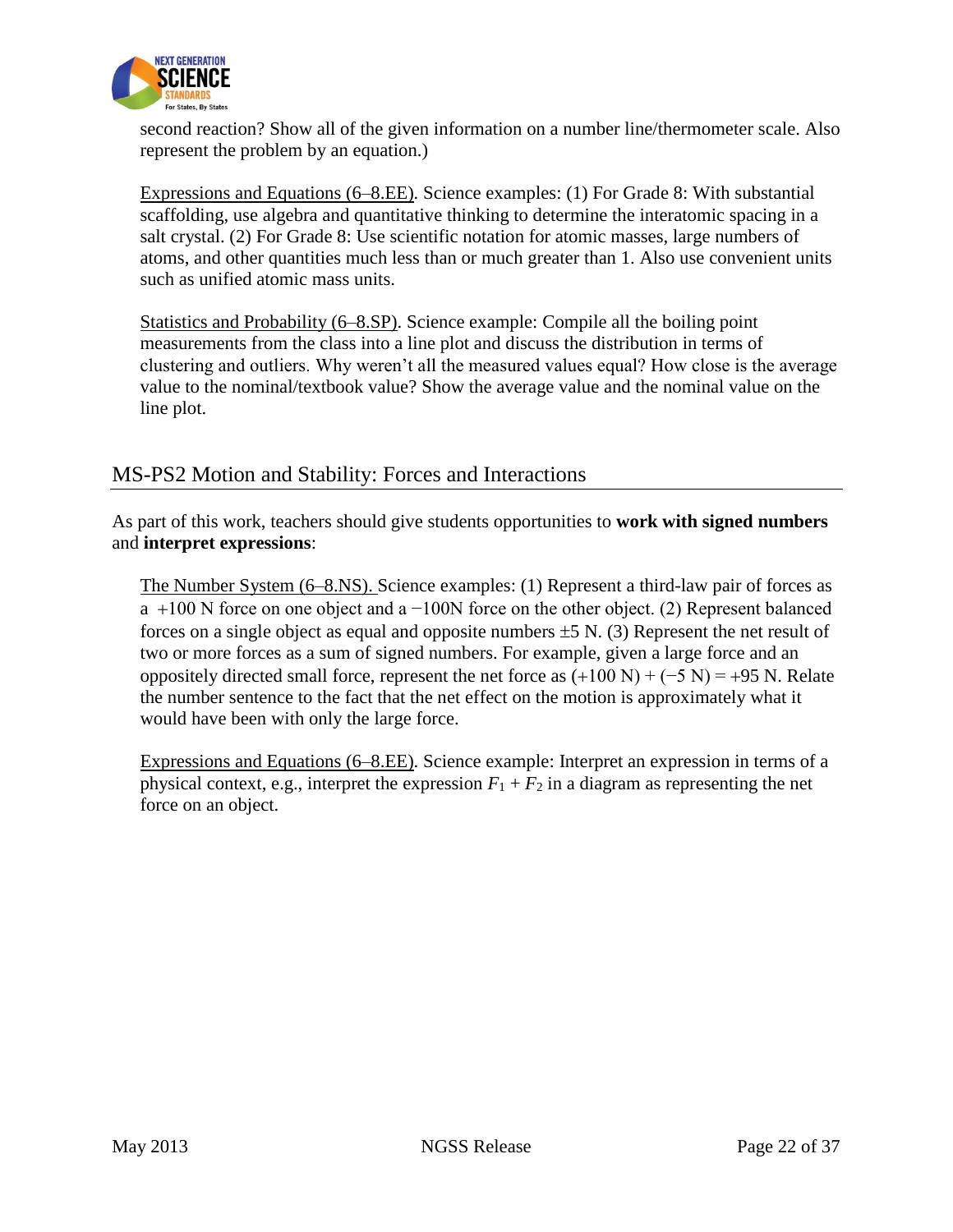

As part of this work, teachers should give students opportunities to **work with ratios and proportional relationships and basic statistics**:

Ratios and Proportional Relationships (6–7.RP) and Functions (8.F). Science examples: (1) Analyze an idealized set of bivariate measurement data for kinetic energy vs. mass (holding speed constant). Decide whether the two quantities are in a proportional relationship, e.g., by testing for equivalent ratios or graphing on a coordinate plane and observing whether the graph is a straight line through the origin. (2) Do the same for an idealized set of data for kinetic energy vs. speed (holding mass constant). (For Grade 8: Recognize from the data that the relationship is not proportional; that kinetic energy is a nonlinear function of speed. Draw conclusions such as that doubling the speed more than doubles the kinetic energy. What are some possible implications for driving safety? (see figure))



New York City Department of Transportation

Statistics and Probability (6–8.SP). Science example: As part of carrying out a designed experiment, make a scatterplot showing the temperature change of a sample of water vs. the mass of ice added. (For Grade 8: If the data suggest a linear association, form a straight line, and informally assess the model fit by judging the closeness of the data points to the line. Just for fun, compute the slope of the line; what are the units of the answer?)

## MS-PS4 Waves and Their Applications in Technologies for Information Transfer

As part of this work, teachers should give students opportunities to **use ratios and proportional relationships and functions**:

Ratios and Proportional Relationships (6–7.RP) and Functions (8.F). Science examples: (1) Analyze an idealized set of bivariate measurement data for wave energy vs. wave amplitude. Decide whether the two quantities are in a proportional relationship, (e.g., by testing for equivalent ratios or graphing on a coordinate plane and observing whether the graph is a straight line through the origin). (For Grade 8: Recognize that wave energy is a nonlinear function of amplitude, and draw conclusions such as that doubling the amplitude more than doubles the energy. Discuss possible implications for the safety of wading in the ocean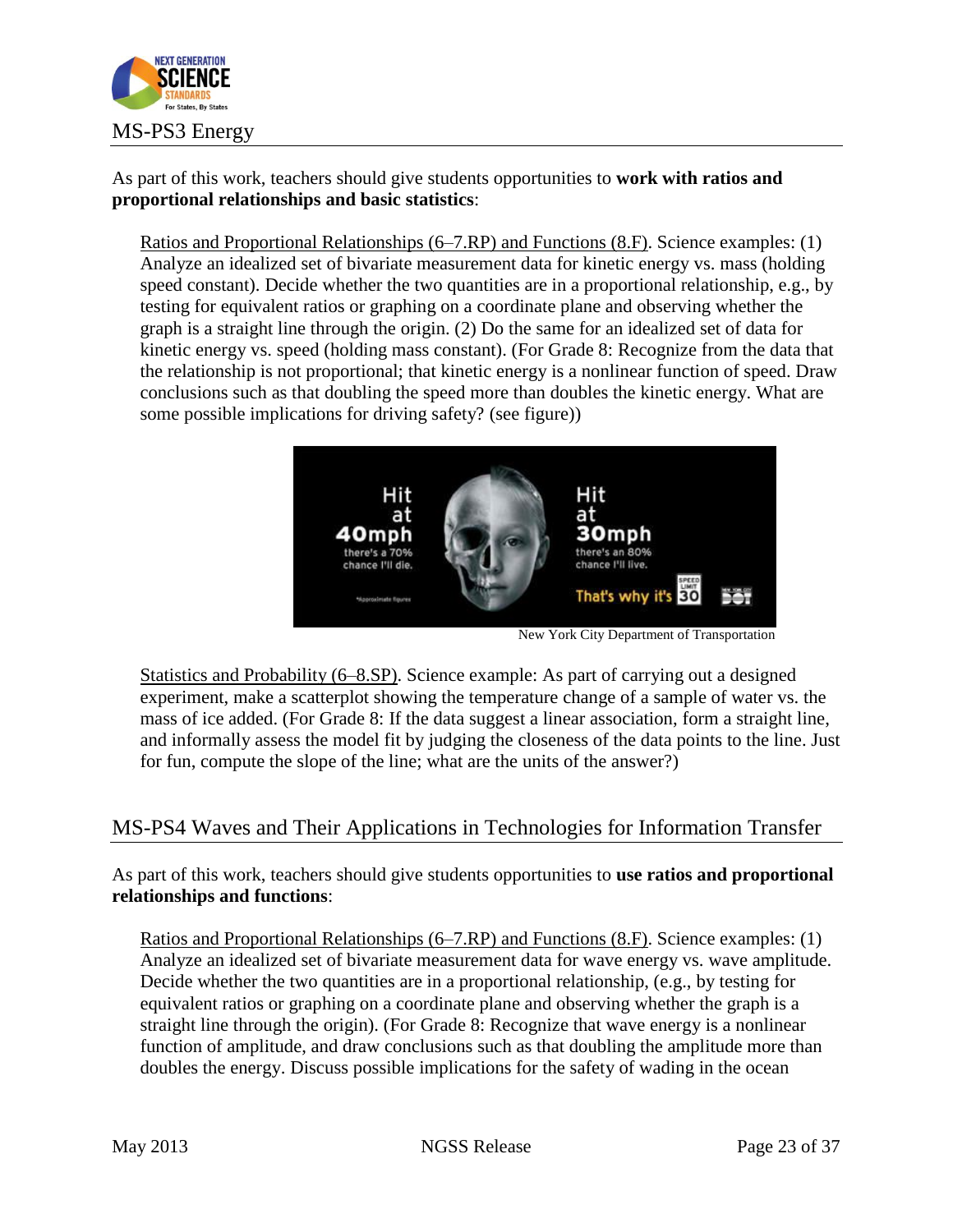

during a storm.) (2) Interpret an idealized set of bivariate measurement data for wave energy vs. wave speed.

# MS-LS1 From Molecules to Organisms: Structures and Processes

As part of this work, teachers should give students opportunities to **use order of magnitude thinking**, **write and solve equations**, **analyze data**, and **use concepts of probability**:

Expressions and Equations (6–8.EE). Science examples: (1) Quantify the sizes of cells and parts of cells, using convenient units such as microns as well as (in Grade 8) scientific notation. (2) Appreciate the orders of magnitude that span the difference in size between cells, molecules, and atoms. (3) Write a number sentence that expresses the conservation of mass as food moves through an organism. Assign values to the arrows in a diagram to show flows quantitatively. (4) Infer an unknown mass by using the concept of conservation to write and solve an equation with a variable.

Statistics and Probability (6–8.SP). Science examples: (1) For Grade 8: Use data in a twoway table as evidence to support an explanation of how environmental and genetic factors affect the growth of organisms. (2) For Grade 8: Use data in a two-way table as evidence to support an explanation that different local environmental conditions impact growth in organisms. (3) For Grade 7 or 8: Use probability concepts and language to describe and quantify the effects that characteristic animal behaviors have on the likelihood of successful reproduction.

## MS-LS2 Ecosystems: Interactions, Energy, and Dynamics

As part of this work, teachers should give students opportunities to **work with ratios and proportional relationships**, **write and solve equations**, and **use basic statistics**:

Ratios and Proportional Relationships (6–7.RP). Science example: Use ratios and unit rates as inputs for evaluating plans for maintaining biodiversity and ecosystem services (e.g., consider the net cost or net value of developing a wetland, using inputs such as the value of various wetland services in dollars per acre per year; in analyzing urban biodiversity, rank world cities by the amount of green space as a fraction of total land area; in analyzing social factors, determine the amount of green space per capita  $(m^2$  per person)).

Expressions and Equations (6–8.EE). Science examples: (1) Write a number sentence that expresses the conservation of total matter or energy in a system as matter or energy flows into, out of, and within it. Assign values to the arrows in a diagram to show flows quantitatively. (2) Infer an unknown matter or energy flow in a system by using the concept of conservation to write and solve an equation with a variable.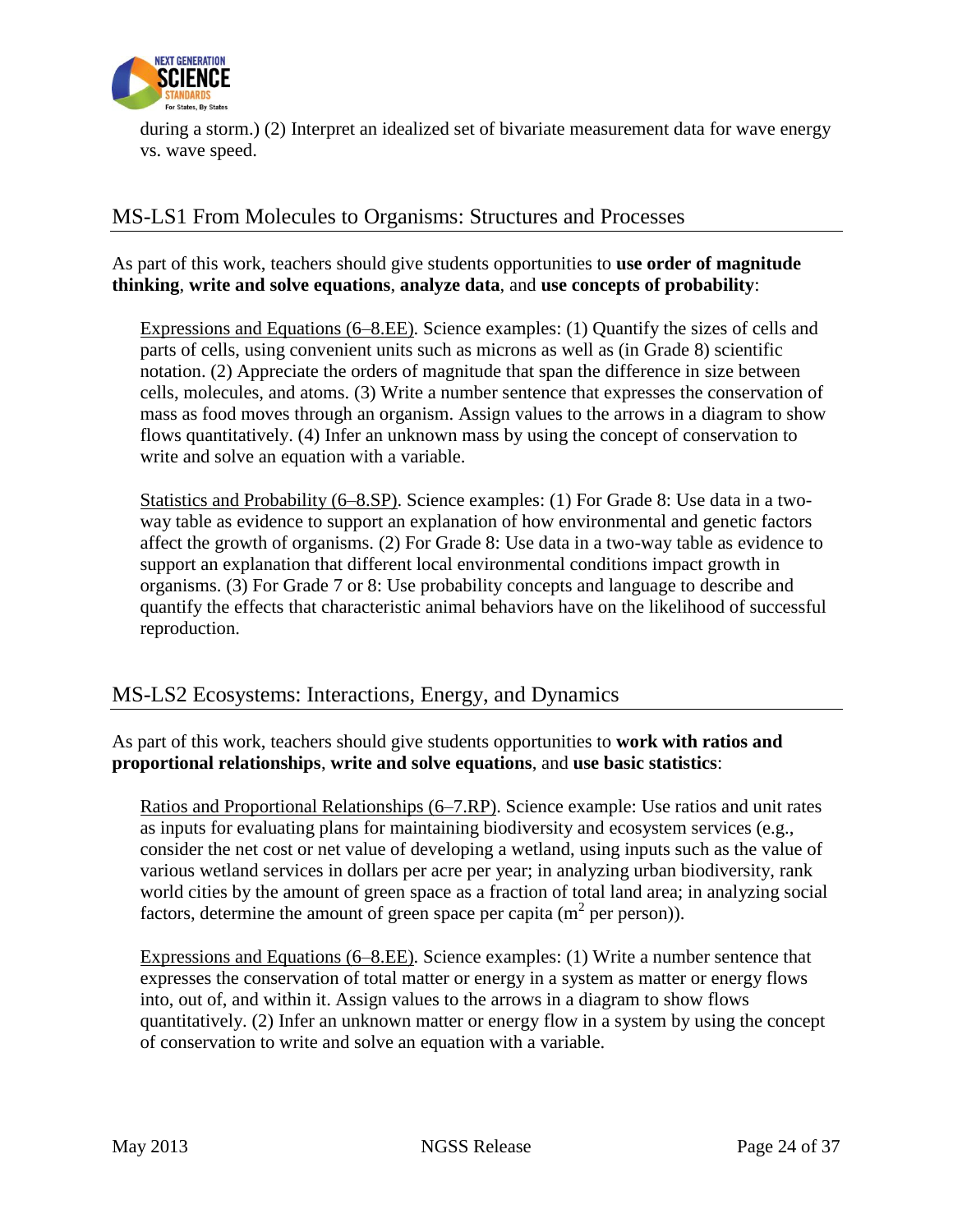

Statistics and Probability (6–8.SP). Science example: For Grade 8: Use data in a two-way table as evidence to support an explanation of how social behaviors and group interactions benefit organisms' abilities to survive and reproduce.

## MS-LS3 Heredity: Inheritance and Variation of Traits

As part of this work, teachers should give students opportunities to **use concepts of probability**:

Statistics and Probability (6–8.SP). Science examples: (1) Recognize a Punnett square as a component of a probability model, and compute simple probabilities from the model. (2) Use a computer to simulate the variation that comes from sexual reproduction, and determine probabilities of traits from the simulation.

## MS-LS4 Biological Evolution: Unity and Diversity

As part of this work, teachers should give students opportunities to **work with ratios and proportional relationships**, **use concepts of probability**, and **use order of magnitude thinking**:

Ratios and Proportional Relationships (6–7.RP) and Statistics and Probability (6–8.SP). Science examples: (1) Apply several ratios in combination to determine a net survival rate. For example, if 50 animals in a population have trait A while 50 have trait B, and each winter the survival rates are 80% for trait A and 60% for trait B, then how many of the animals with each trait will be alive after 1 winters? How about after 2 winters? 6 winters? (2) Use scaled histograms to summarize the results of a simulation of natural selection over many generations. (3) For Grade 7 or 8: Use probability language and concepts when explaining how variation in traits among a population leads to an increase in some traits in the population and a decrease in others.

Expressions and Equations (6–8.EE). Science examples: (1) Quantify durations of time in interpreting the fossil record. (2) For Grade 8: Use scientific notation for long intervals of time, or for dates in the distant past; also use convenient units (e.g., Myr, Gyr, Ma, Ga). (3) Appreciate the spans of time involved in natural selection.

Alignment notes: (1) Exponential functions are not expected until high school. (2) Laws of probability such as  $p(AB) = p(A)p(B|A)$  are not expected until high school.

#### MS-ESS1 Earth's Place in the Universe

As part of this work, teachers should give students opportunities to **use ratios and proportional relationships** and **use order of magnitude thinking**: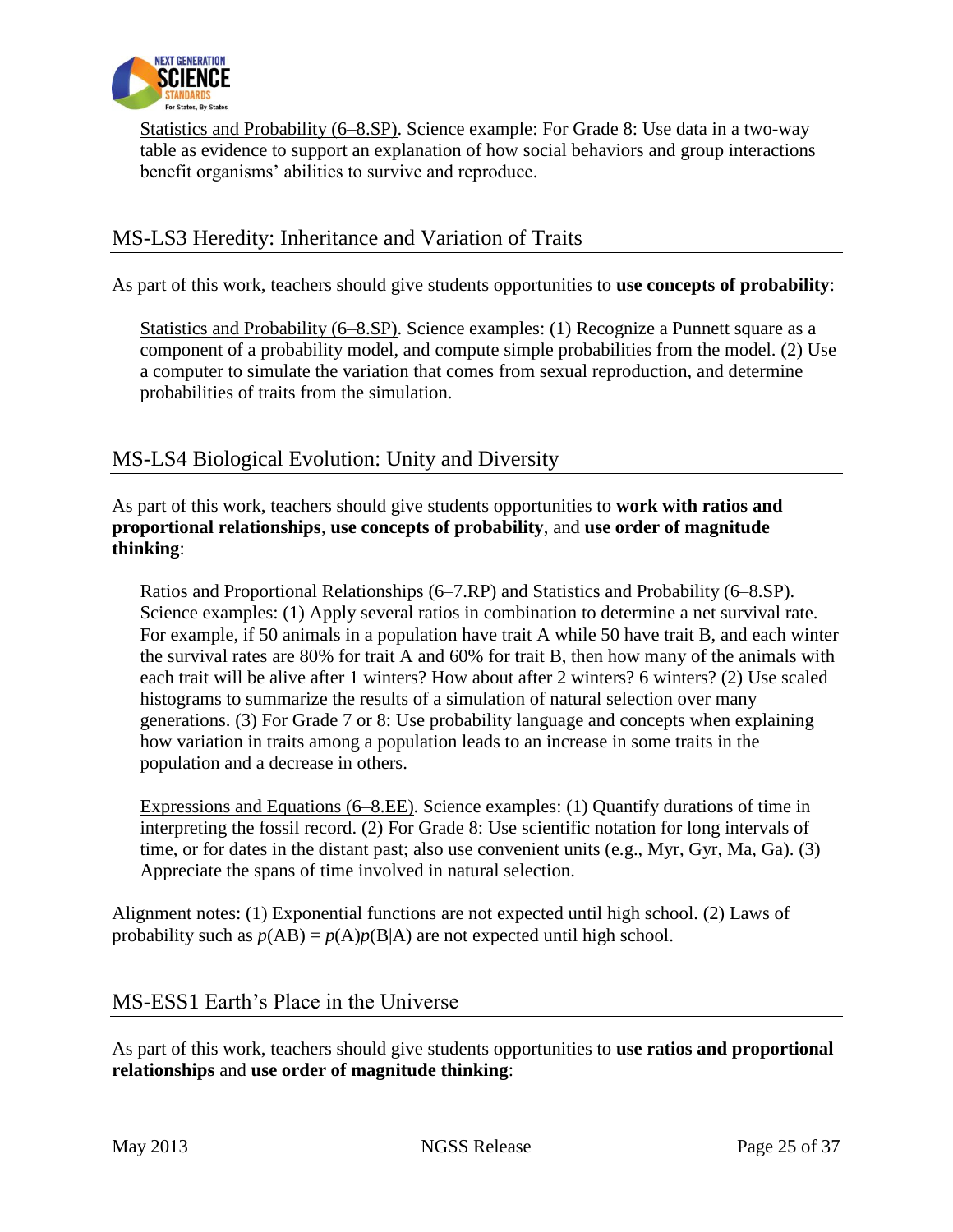

Ratios and Proportional Relationships (6–7.RP). Science examples: (1) For Grade 7: Create a scale model or scale drawing of the solar system or Milky Way galaxy. (2) For Grade 7: Create scale-preserving descriptions such as, "If the solar system were shrunk down to the size of Earth, then Earth would shrink to the size of  $\ddot{ }$ ; compute relevant scale factors and use them to determine a suitable object.

Expressions and Equations (6–8.EE). Science examples: For Grade 8: (1) Use scientific notation for long intervals of time, or for dates in the distant past; also use convenient units (e.g., Myr, Gyr, Ma, Ga). Appreciate the spans of time involved in Earth's history. (2) Are there more molecules of gas in a toy balloon, or more stars in the Milky Way galaxy?

## MS-ESS2 Earth's Systems

As part of this work, teachers should give students opportunities to **work with positive and negative numbers**, and **use order of magnitude thinking**:

The Number System (6–8.NS). Science examples: (1) Use positive and negative quantities to quantify changes in physical quantities such as atmospheric pressure and temperature; for example, if the temperature dropped from  $24^{\circ}C$  to  $11^{\circ}C$ , then the temperature change was  $-13^{\circ}$ C. (2) Solve word problems relating to changes in signed physical quantities. For example, a shift in the jet stream caused a  $10^{\circ}$ C temperature increase in a single day; if the temperature before was  $-32^{\circ}$ C, what was the temperature after?

Expressions and Equations (6–8.EE). Science examples: For Grade 8: (1) Use scientific notation for long intervals of time, or for dates in the distant past; also use convenient units (e.g., Myr, Gyr, Ma, Ga). (2) Use order of magnitude data on the rate of seafloor spreading to estimate how long it has taken for two continents to separate. (3) Appreciate the spans of time involved in Earth's history. Recognize that a period of time is neither "long" nor "short" in itself, but only relatively long or relatively short as compared to some other period of time; for example, the Hawaiian islands have been forming for several million years, and this time period is neither long nor short. It is a long time in comparison to the duration of the last glacial period, but a short time in comparison to Earth's entire history.

## MS-ESS3 Earth and Human Activity

As part of this work, teachers should give students opportunities to **use ratios and proportional relationships** and **use order of magnitude thinking**:

Ratios and Proportional Relationships (6–7.RP). Science example: Work with measurement quantities that are formed through division, such as atmospheric concentration of  $CO<sub>2</sub>$ ,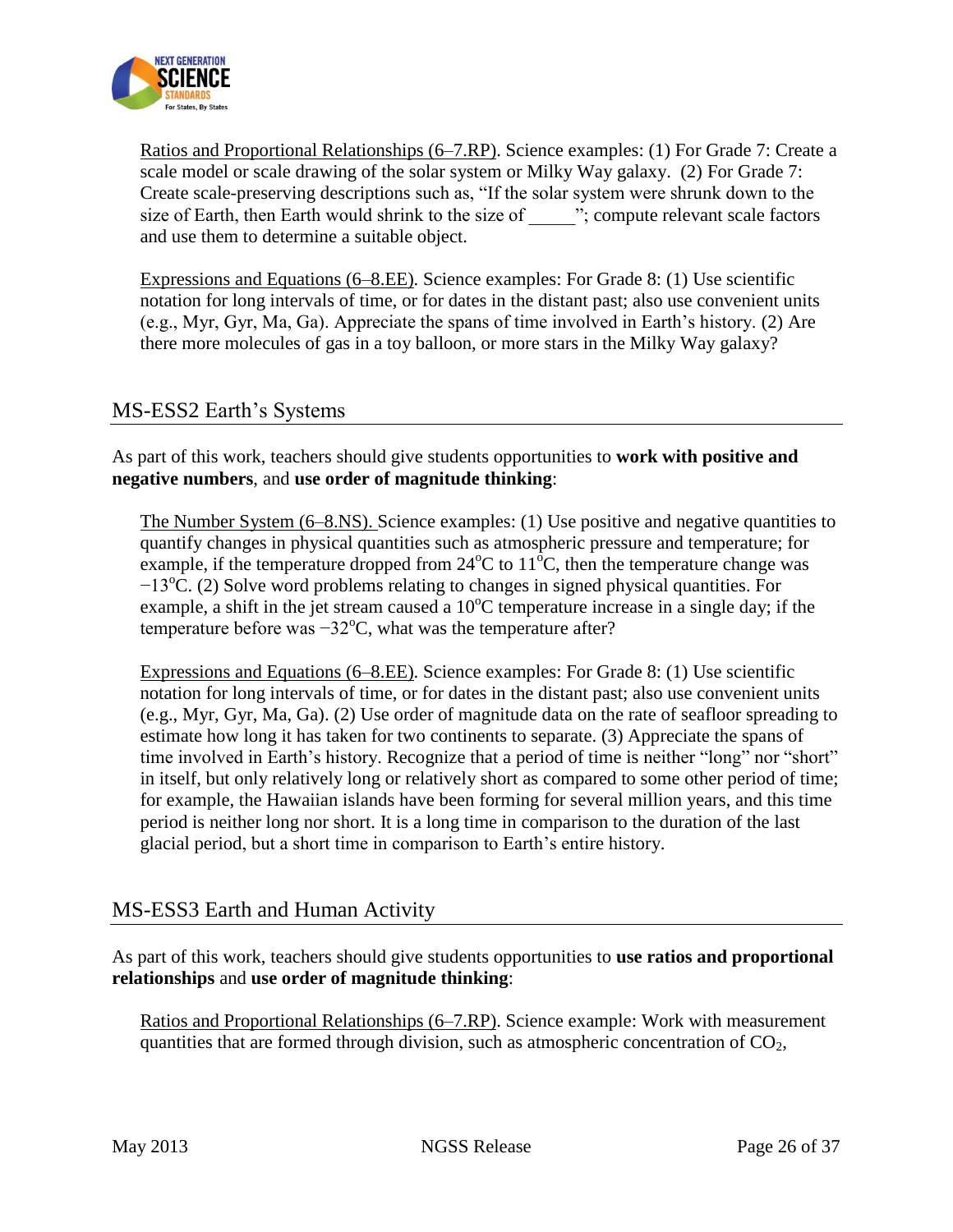

extraction cost per barrel of oil in different forms, per-capita consumption of given resources, flow rates in freshwater rivers, etc.

Expressions and Equations (6–8.EE). Science example: For Grade 8, use orders of magnitude and order-of-magnitude estimates as part of oral and written arguments, evaluations of data from technical texts, design solutions, and explanations of the impact on Earth's systems of increasing population and per-capita consumption.

## MS-ETS1 Engineering Design

As part of this work, teachers should give students opportunities to **solve quantitative problems** and **use basic statistics**:

7.EE.3. Solve multi-step real-life and mathematical problems posed with positive and negative rational numbers in any form (whole numbers, fractions, and decimals), using tools strategically. Apply properties of operations to calculate with numbers in any form; convert between forms as appropriate; and assess the reasonableness of answers using mental computation and estimation strategies. *For example: If a woman making \$25 an hour gets a 10% raise, she will make an additional 1/10 of her salary an hour, or \$2.50, for a new salary of \$27.50. If you want to place a towel bar 9 ¾ inches long in the center of a door that is 27 ½ inches wide, you will need to place the bar about 9 inches from each edge; this estimate can be used as a check on the exact computation.* **Science example: Work with tolerances, cost constraints, and other quantitative factors in evaluating competing design solutions.**

Statistics and Probability (6–8.SP). Science example: For Grade 7: Use simulations to generate data that can be used to modify a proposed object, tool, or process.

#### HS.PS1 Matter and Its Interactions

As part of this work, teachers should give students opportunities to **reason quantitatively and use units to solve problems**, and **apply key takeaways from grades 6**–**8 mathematics**:

#### Quantities (N-Q) / Reason quantitatively and use units to solve problems:

N-Q.1. Use units as a way to understand problems and to guide the solution of multi-step problems; choose and interpret units consistently in formulas; choose and interpret the scale and origin in graphs and data displays.

N-Q.2. Define appropriate quantities for the purpose of descriptive modeling.

N-Q.3. Choose a level of accuracy appropriate to limitations on measurement when reporting quantities.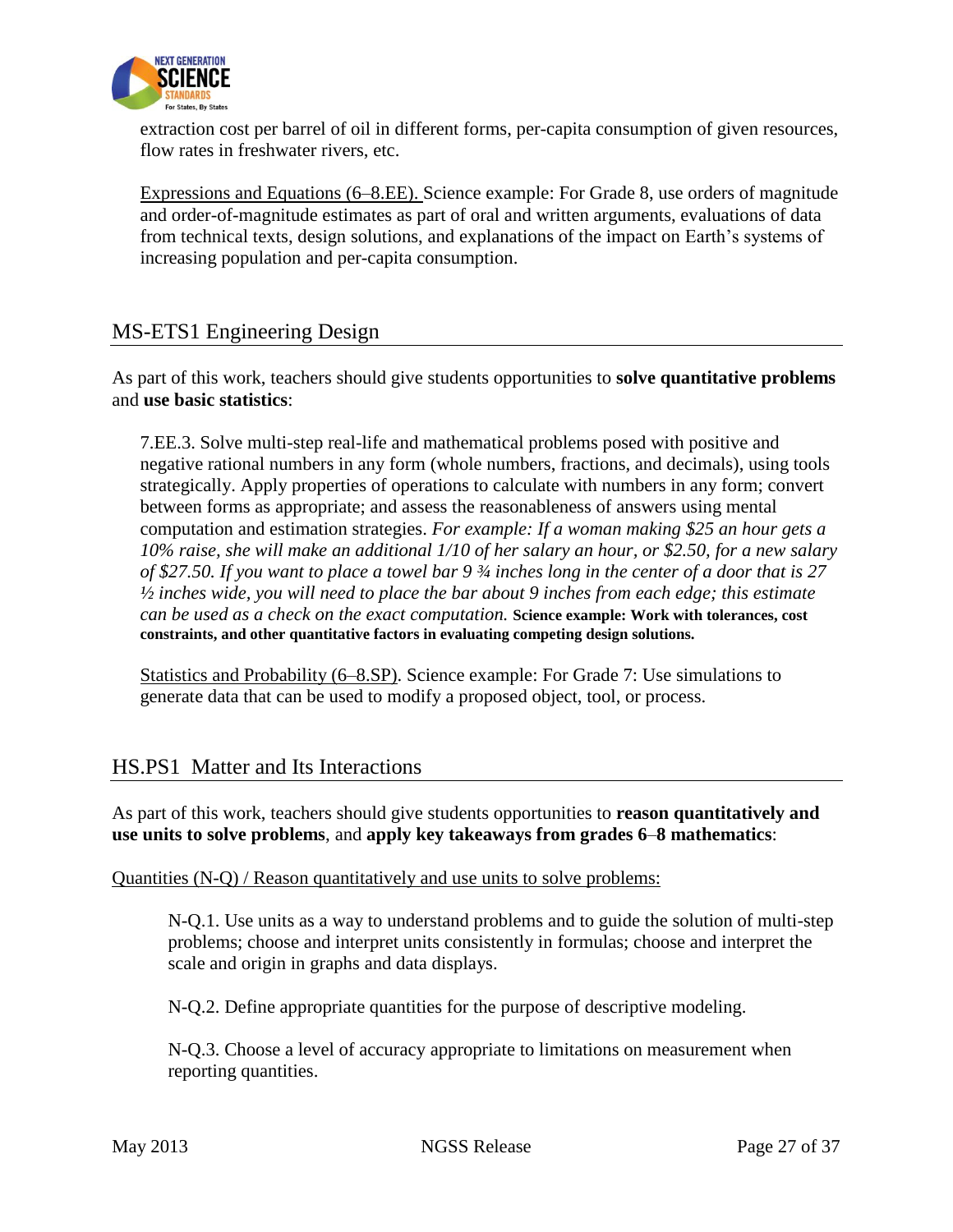

Science examples: (1) Recognize the difference between intensive and extensive quantities (e.g., a quantity with units of Joules per kilogram is insensitive to the overall size of the sample in question, unlike a quantity with units of Joules). (2) Attend to units properly when using formulas such as density = mass/volume, etc. (3) Carefully format data displays and graphs, attending to origin, scale, units, and other essential items.

Applying key takeaways from grades 6–8 mathematics. Science examples: (1) Convert a reference value of a quantity to match the units being used in a classroom experiment. (2) Interpret, write, or solve an equation that represents the conservation of energy or mass in a chemical reaction.

## HS.PS2 Motion and Instability: Forces and Interactions

As part of this work, teachers should give students opportunities to **model with mathematics**, **use basic algebra**, **reason quantitatively and use units to solve problems**, and **apply key takeaways from grades 6**–**8 mathematics**:

Quantities (N-Q) / Reason quantitatively and use units to solve problems:

N-Q.1. Use units as a way to understand problems and to guide the solution of multi-step problems; choose and interpret units consistently in formulas; choose and interpret the scale and origin in graphs and data displays.

N-Q.2. Define appropriate quantities for the purpose of descriptive modeling.

N-Q.3. Choose a level of accuracy appropriate to limitations on measurement when reporting quantities.

Science examples: (1) Relate the units of acceleration  $(m/s^2)$  to the fact that acceleration refers to a change in velocity over time. (2) Reconstruct the units of the universal gravitational constant *G* by reference to the formula  $F = Gm_1m_2/r^2$ , instead of having to memorize the units. (2) Attend to units properly when using formulas such as momentum = mass times velocity, etc. (3) Carefully format data displays and graphs, attending to origin, scale, units, and other essential items.

Seeing Structure in Expressions (A-SSE). Science example: Draw conclusions about gravitational or other forces by interpreting the algebraic structure of formulas. For example, conclude that the force on an object in a gravitational field is proportional to its mass, by viewing the formula  $F = Gm_{\text{source}}/r^2$  as  $F = (Gm_{\text{source}}/r^2)$  ( $m_{\text{object}}$ ) and recognizing the same algebraic structure as in  $y = kx$ .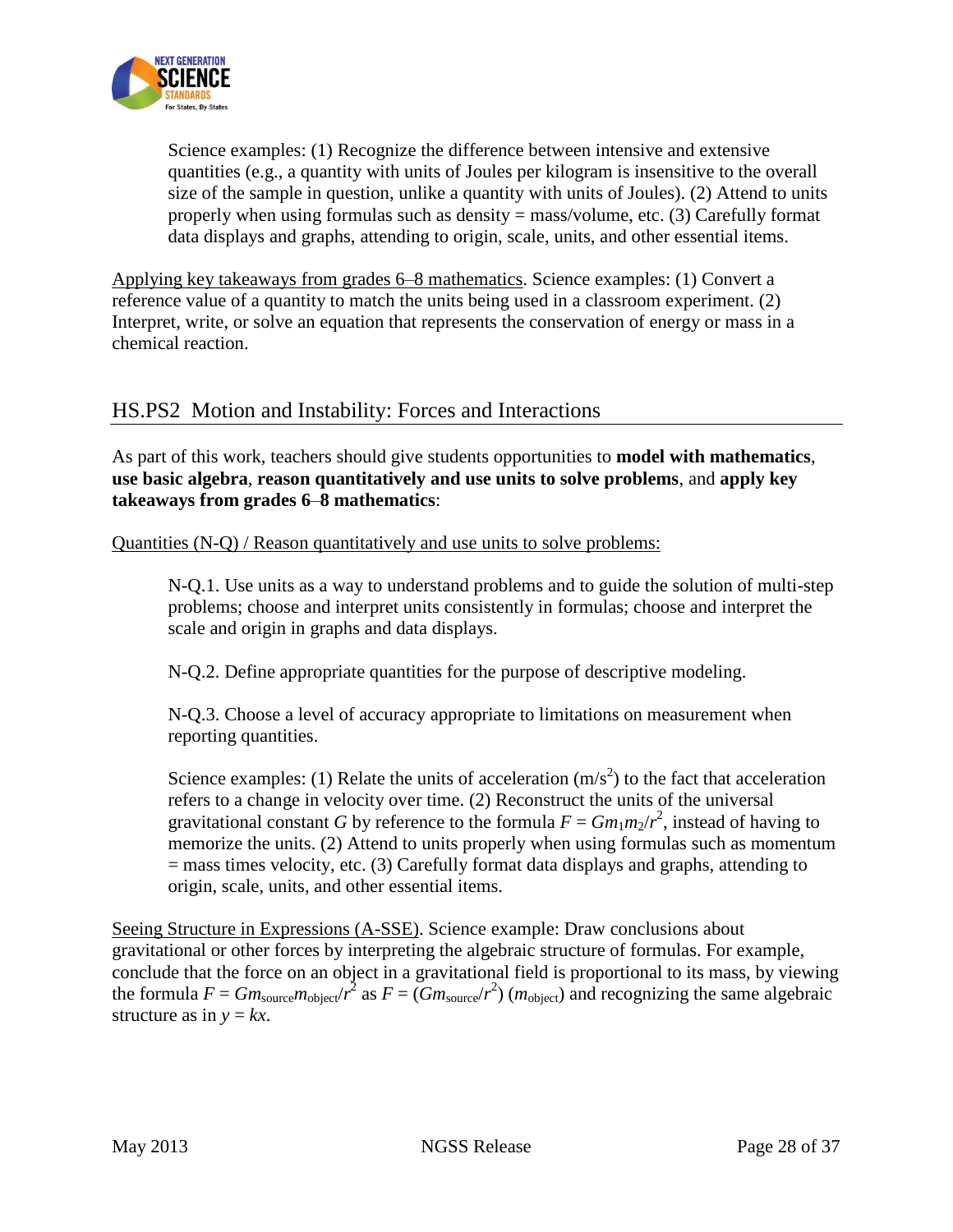

Creating Equations (A-CED). Science examples: (1) Rearrange a formula (such as  $F = ma$  or  $p =$ *mv*) in order to highlight a quantity of interest. (2) Write and solve a linear equation to solve a problem involving motion at a constant speed.

Interpreting Functions (F-IF) and Interpreting Categorical and Quantitative Data (S-ID). Science examples: (1) Informally fit a quadratic function to the position-time data for a cart that rolls up an incline (slowing as it climbs, then reversing direction and speeding up as it descends). Use the algebraic expression for the fitted function to determine the magnitude of the cart's acceleration and initial speed. Over several trials, graph various quantities (such as acceleration vs. angle, or peak displacement vs. initial speed squared), and interpret the results. (2) Calculate and interpret the average speed of a moving object by using data from a distance-time graph.

Applying key takeaways from grades 6–8 mathematics. Science examples: (1) Compute ratios of distances and times in order to distinguish accelerated motion from motion with constant speed. Reason qualitatively on that basis (e.g., a dropped stone falls further between  $t = 1$ s and  $t = 2s$ than it falls between  $t = 0$ s and  $t = 1$ s). (2) For an object moving at constant speed, compute the speed by choosing a point from its distance-time graph.

## HS.PS3 Energy

As part of this work, teachers should give students opportunities to **reason quantitatively and use units to solve problems**, and **apply key takeaways from grades 6**–**8 mathematics**:

#### Quantities (N-Q) / Reason quantitatively and use units to solve problems:

N-Q.1. Use units as a way to understand problems and to guide the solution of multi-step problems; choose and interpret units consistently in formulas; choose and interpret the scale and origin in graphs and data displays.

N-Q.2. Define appropriate quantities for the purpose of descriptive modeling.

N-Q.3. Choose a level of accuracy appropriate to limitations on measurement when reporting quantities.

Science examples: (1) Analyze units in expressions like *mgh* and  $\frac{1}{2}mv^2$  to show that they both refer to forms energy. (2) Observe in a range of situations within science that quantities being added to one another or subtracted from one another are always quantities of the same general kind (energy, length, time, temperature, etc.); express such terms in the same units before adding or subtracting. (3) Carefully format data displays and graphs, attending to origin, scale, units, and other essential items.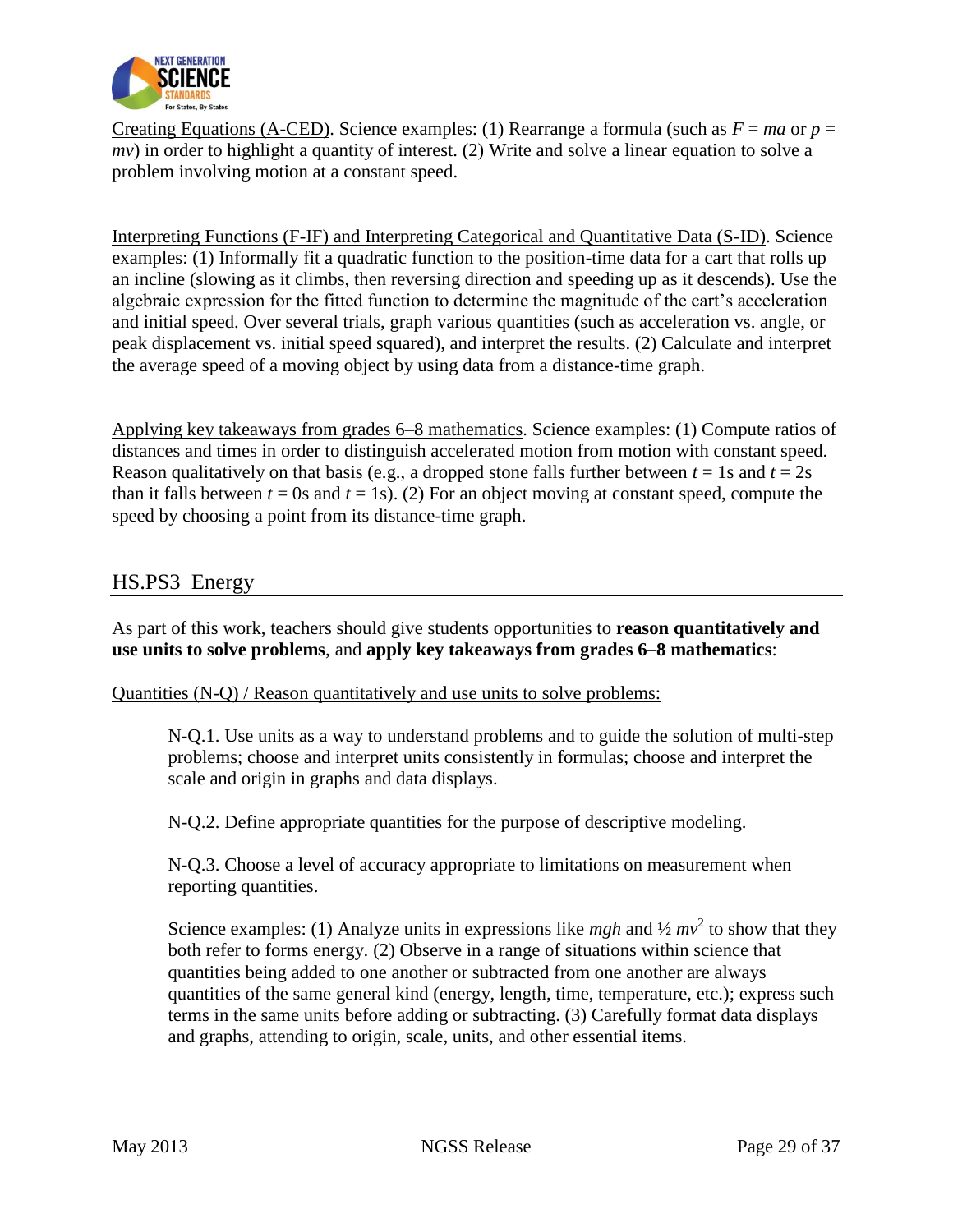

Applying key takeaways from grades 6–8 mathematics. Science examples: (1) Fit a linear function to a data set showing the relationship between the change in temperature of an insulated sample of water and the number of identical hot ball-bearings dropped into it (all with the same initial temperature). Find the slope of the graph and use it to determine the specific heat of the metal. (2) Interpret, write, or solve an equation that represents the conservation of energy in a given process.

## HS.PS4 Waves and Their Applications in Technologies for Information Transfer

As part of this work, teachers should give students opportunities to **work with basic algebra** and **apply key takeaways from grades 6–8 mathematics**:

Seeing Structure in Expressions (A-SSE). Science example: (1) Write expressions in equivalent forms to solve problems. For example, relate the formulas  $c = \lambda f$  and  $c = \lambda/T$  by seeing that  $\lambda/T =$  $\lambda(1/T) = \lambda f$ , instead of remembering both forms separately. (2) See the conceptual and structural similarities between formulas such as  $c = \lambda/T$  and  $v = d/t$ . How do these formulas relate to the formula (running speed) = (stride length)  $\times$  (stride frequency) which is sometimes found in trackand-field coaching manuals?

Creating Equations (A-CED). Science examples: (1) Rearrange a formula in order to highlight a quantity of interest. (2) Write and solve an equation in a problem involving wave motion, for example as part of an activity to use seismograph data to locate the epicenter of an earthquake.

Applying key takeaways from grades 6–8 mathematics. Apply several proportional relationships in combination. Science examples: (1) Estimate how long it would take a solar cell installation to pay for itself by combining such factors as per-square-meter cost of solar cells, collection efficiency, per-square-meter solar energy flux, per-kilowatt-hour cost of conventional electricity, etc. (2) Will 4 lbs of food in a microwave oven take approximately four times as long to reach the desired temperature as 1 lb of food? Why or why not? How is this situation similar to or different from cooking in a conventional oven?

## HS.LS1 From Molecules to Organisms: Structures and Processes

As part of this work, teachers should give students opportunities to **model with mathematics**:

Interpreting Functions (F-IF) and Building Functions (F-BF).<sup>20</sup> Science example: Use a spreadsheet or other technology to simulate the doubling in a process of cell division; graph the results; write an expression to represent the number of cells after a division in terms of the number of cells beforehand; express this in closed form as a population size in terms of time. Discuss real-world factors in the situation that lead to deviation from the exponential model over time.

 $\overline{\phantom{a}}$  $20$  See also Linear, Quadratic, and Exponential Models (F-LE).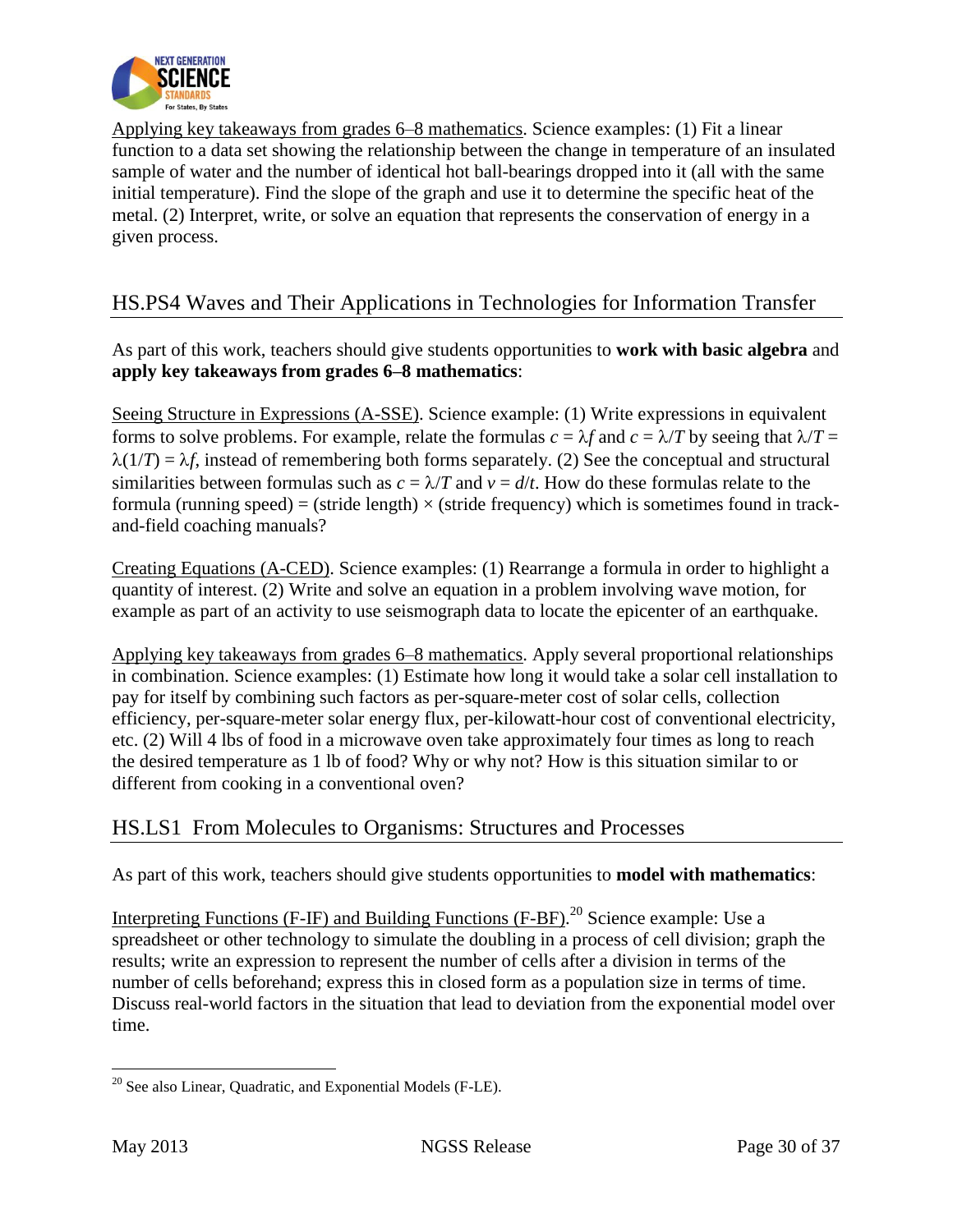

## HS.LS2 Ecosystems: Interactions, Energy, and Dynamics

As part of this work, teachers should give students opportunities to **reason quantitatively and use units to solve problems**, **represent quantitative data**, and **apply key takeaways from grades 6**–**8 mathematics**:

#### Quantities (N-Q) / Reason quantitatively and use units to solve problems:

N-Q.1. Use units as a way to understand problems and to guide the solution of multi-step problems; choose and interpret units consistently in formulas; choose and interpret the scale and origin in graphs and data displays.

N-Q.2. Define appropriate quantities for the purpose of descriptive modeling.

N-Q.3. Choose a level of accuracy appropriate to limitations on measurement when reporting quantities.

Science examples: (1) Recognize the difference between intensive and extensive quantities (e.g., a quantity with units of tons/acre is insensitive to the overall size of the area in question, unlike a quantity with units of tons). (2) Carefully format data displays and graphs, attending to origin, scale, units, and other essential items.

Interpreting Categorical and Quantitative Data (S-ID) and Making Inferences and Justifying Conclusions (S-IC). Science example: Use a spreadsheet or other technology to analyze and display a historical or simulated data set as part of an investigation of ecosystem changes.

Applying key takeaways from grades 6–8 mathematics. Science examples: (1) Compute a percent change in a variable over the period of a historical data set, as part of an explanation of ecosystem changes (pesticide application, disease incidence, water temperature, invasive species population counts, etc). (2) Merge two data sets by converting values in one data set as necessary to match the units used in the other. (3) Interpret, write, or solve an equation that represents the conservation of energy as it is transferred from one trophic level to another.

## HS.LS3 Heredity: Inheritance and Variation of Traits

As part of this work, teachers should give students opportunities to **apply key takeaways from grades 6–8**:

Applying key takeaways from grades 6–8 mathematics (see especially 7.SP.B, 7.SP.C, and 8.SP.4). Science examples: (1) Use a probability model to estimate the probability that a child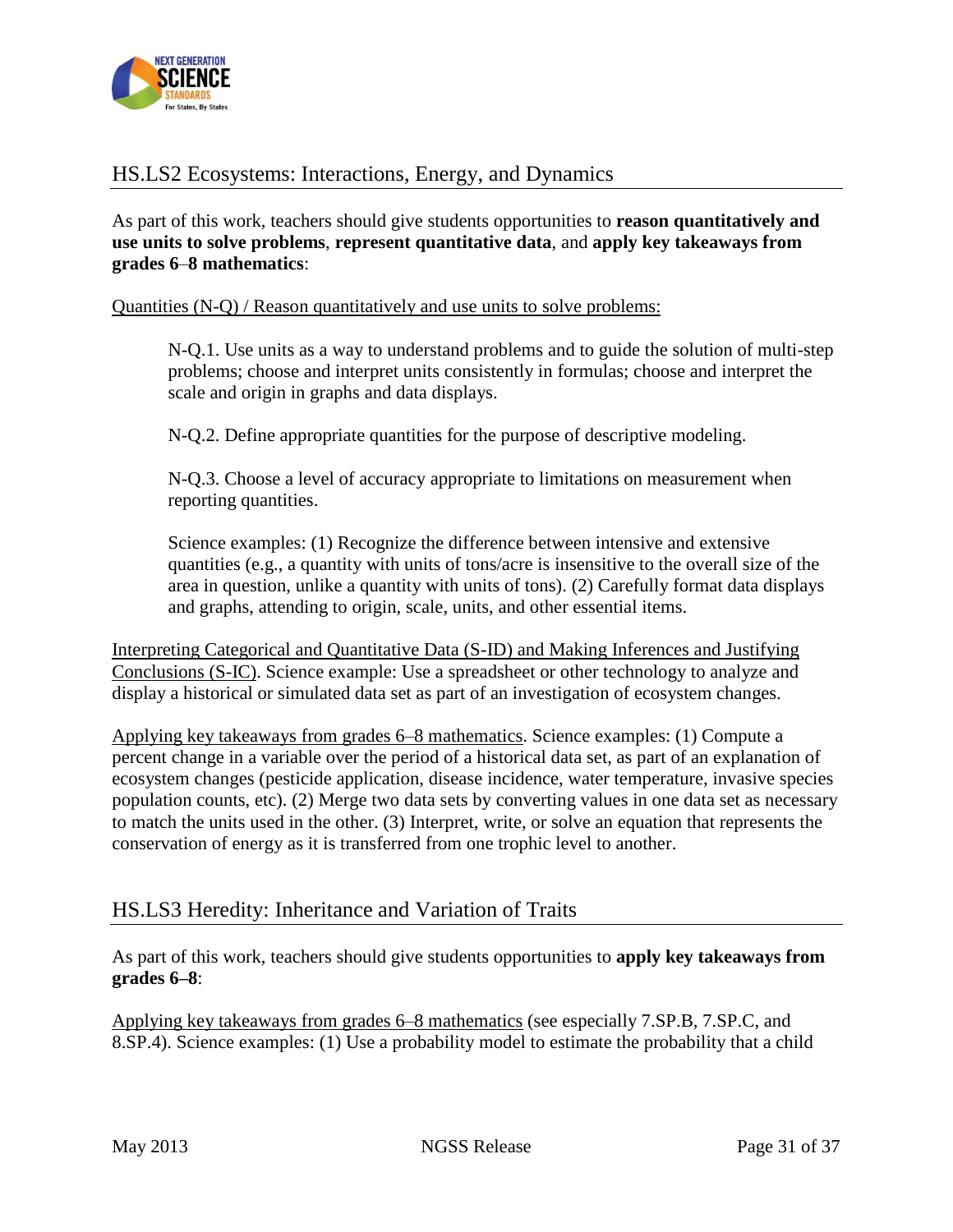

will inherit a disease or other trait, given knowledge or hypotheses about the parents' traits. (2) Use observed or simulated frequencies to identify cases of non-Mendelian inheritance.

# HS.LS4 Biological Evolution: Unity and Diversity

As part of this work, teachers should give students opportunities to **apply key takeaways from grades 6–8**:

Applying key takeaways from grades 6–8 mathematics (see especially 6.SP). Science example: Assess differences between two populations using measures of center and variation for each. Analyze a shift in numerical distribution of traits and use these shifts as evidence to support an explanation.

## HS.ESS1 Earth's Place in the Universe

As part of this work, teachers should give students opportunities to **model with mathematics**, **use basic algebra**, **reason quantitatively and use units to solve problems**, and **apply key takeaways from grades 6**–**8 mathematics**:

Interpreting Functions (F-IF) and Interpreting Categorical and Quantitative Data (S-ID).<sup>21</sup> Science example: Work with exponential models in connection with radiometric dating concepts and data.

Creating Equations (A-CED). Science examples: (1) Rearrange a formula (such as  $E = mc^2$ ) in order to highlight a quantity of interest. (2) Use Kepler's third law to write and solve an equation in order to solve a problem involving orbital motion.

Seeing Structure in Expressions (A-SSE). Science example: Draw conclusions about astronomical phenomena by interpreting the algebraic structure of formulas. For example, conclude from  $\lambda_{\text{max}}T$  = const. that cooler stars are redder and hotter stars are bluer; conclude from Kepler's third law that Earth and the moon take the same amount of time to revolve around the sun, even though they have different masses (because only the mass of the sun appears in the law, not the mass of the orbiting body).

#### Quantities (N-Q) / Reason quantitatively and use units to solve problems:

N-Q.1. Use units as a way to understand problems and to guide the solution of multi-step problems; choose and interpret units consistently in formulas; choose and interpret the scale and origin in graphs and data displays.

 $\overline{\phantom{a}}$  $21$  See also Linear, Quadratic, and Exponential Models (F-LE).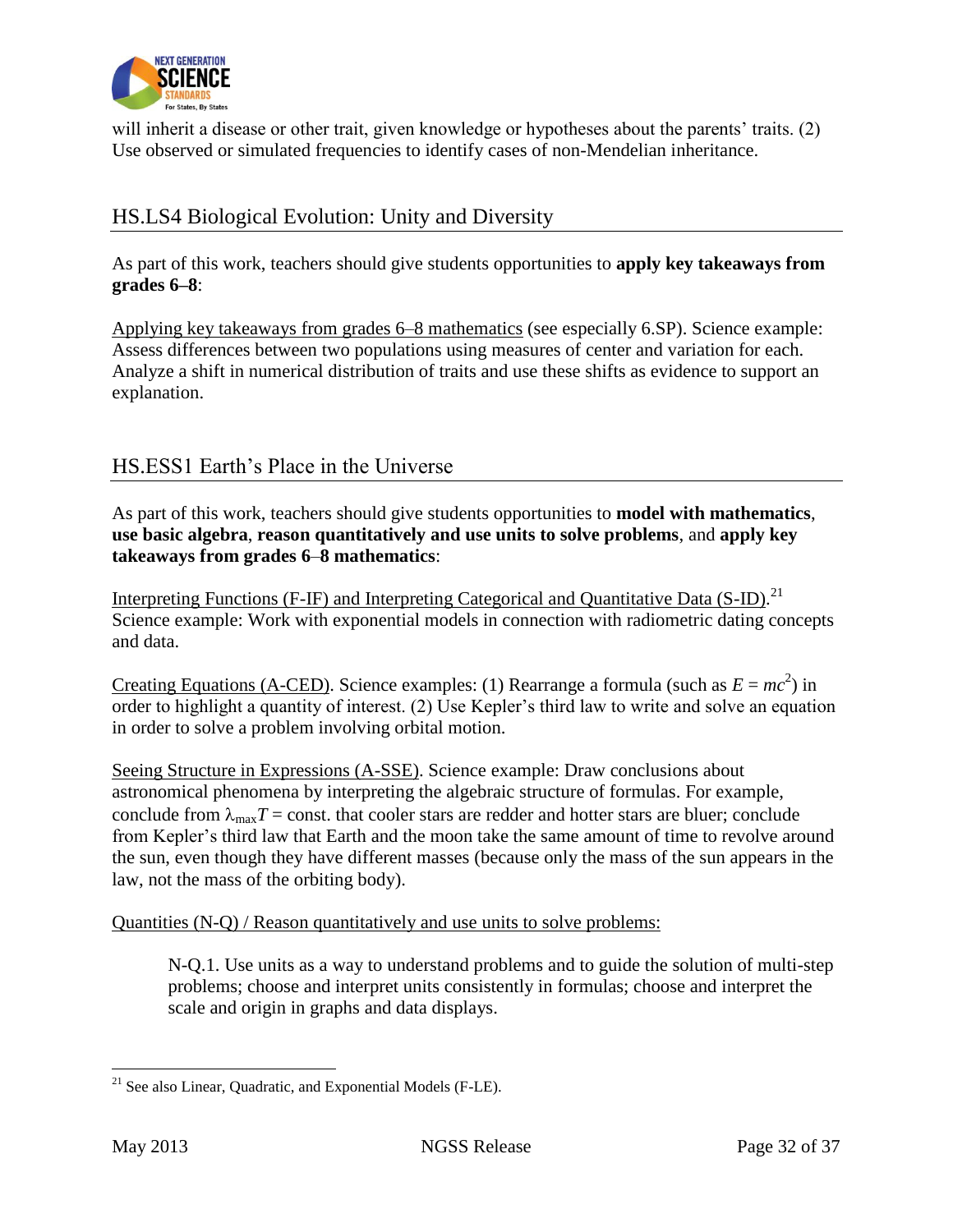

N-Q.2. Define appropriate quantities for the purpose of descriptive modeling.

N-Q.3. Choose a level of accuracy appropriate to limitations on measurement when reporting quantities.

Science examples: (1) Verify that  $mc^2$  has units of energy (e.g., has the same units as *mgh* and  $mv^2$ ). (2) Use SI units as well as convenient units (e.g., mm/yr for seafloor spreading, Gya for dates in the early history of Earth, etc.). (3) Attend to units properly when using formulas such as energy = mass times speed of light squared, etc. (4) Carefully format data displays and graphs, attending to origin, scale, units, and other essential items.

Applying key takeaways from grades 6–8 mathematics. Science examples: (1) Pinnacles National Monument is believed to have been created when the San Andreas Fault moved part of a volcano 195 miles northward over a period of 23 million years. On average, how fast did this part of the volcano move, in centimeters per year? (2) Also express your answer in meters per second using scientific notation. (3) Use a spreadsheet to scatterplot the planets' orbital periods against their orbital semimajor axes, and explain how these data show nonlinearity. Then scatterplot the squares of the orbital periods against the cubes of their orbital semimajor axes, and show that the relationship is linear.

## HS.ESS2 Earth's Systems

As part of this work, teachers should give students opportunities to **reason quantitatively and use units to solve problems**, and **apply key takeaways from grades 6**–**8 mathematics**:

#### Quantities (N-Q) / Reason quantitatively and use units to solve problems:

N-Q.1. Use units as a way to understand problems and to guide the solution of multi-step problems; choose and interpret units consistently in formulas; choose and interpret the scale and origin in graphs and data displays.

N-Q.2. Define appropriate quantities for the purpose of descriptive modeling.

N-Q.3. Choose a level of accuracy appropriate to limitations on measurement when reporting quantities.

Science examples: (1) When coastal erosion is measured, what are its units? What does this tell you about what quantity is being measured? (2) Use SI units as well as convenient units (e.g., My for durations of time or Gya for dates in the early history of Earth). (3) Carefully format data displays and graphs, attending to origin, scale, units, and other essential items.

Applying key takeaways from grades 6–8 mathematics. Science example: Use order of magnitude thinking to appreciate relative timescales in the coevolution of Earth's systems and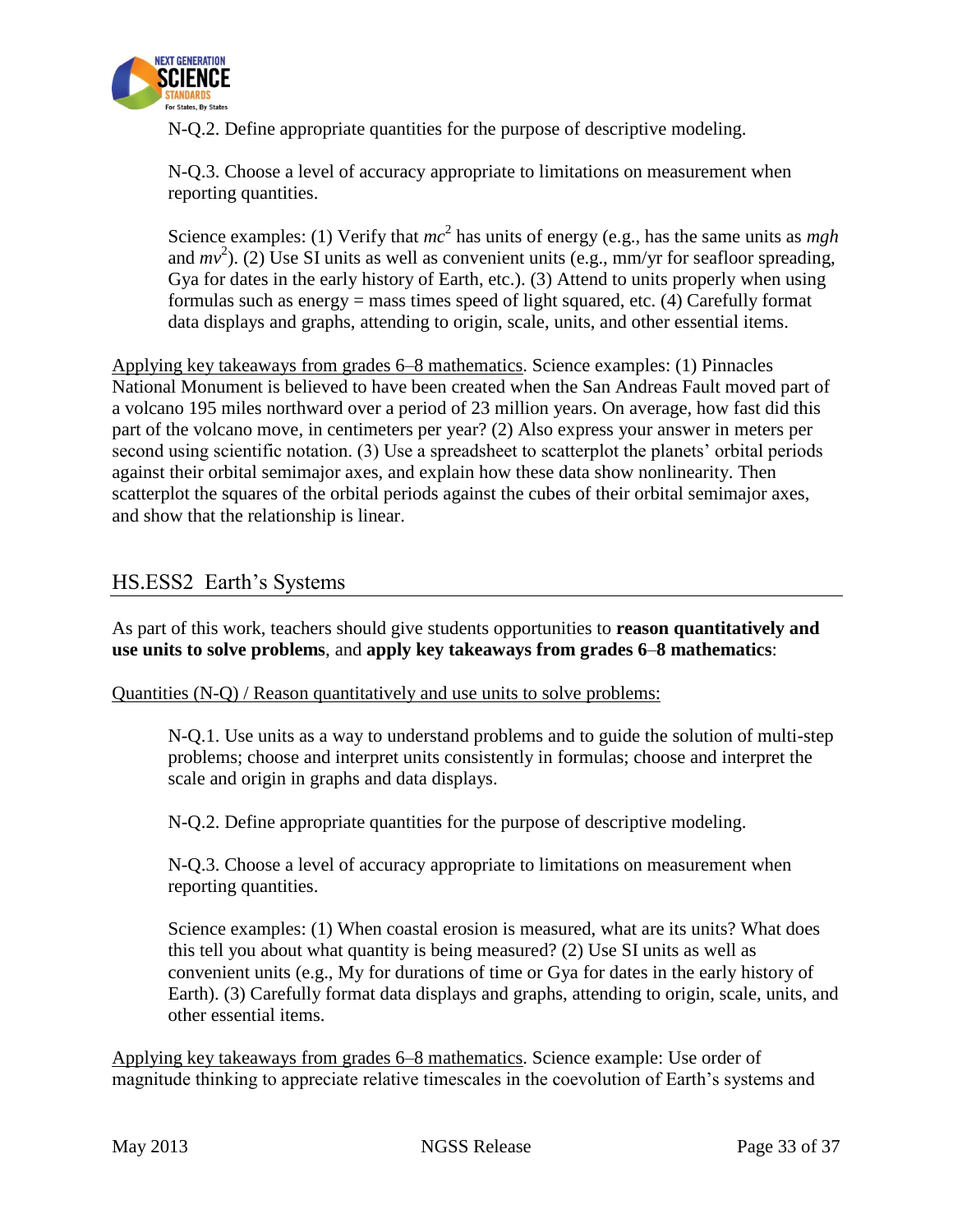

life on Earth (e.g., when did photosynthetic life alter the atmosphere? How long was it then until the appearance of land plants?).

## HS.ESS3 Earth and Human Activity

As part of this work, teachers should give students opportunities to **reason quantitatively and use units to solve problems**, and **apply key takeaways from grades 6**–**8 mathematics**:

Quantities (N-Q) / Reason quantitatively and use units to solve problems:

N-Q.1. Use units as a way to understand problems and to guide the solution of multi-step problems; choose and interpret units consistently in formulas; choose and interpret the scale and origin in graphs and data displays.

N-Q.2. Define appropriate quantities for the purpose of descriptive modeling.

N-Q.3. Choose a level of accuracy appropriate to limitations on measurement when reporting quantities.

Science examples: (1) Quantify the impacts of human activities on natural systems. For example, if a certain activity creates pollution that in turn damages forests, then go beyond a qualitative statement by quantifying both the amount of pollution and the level of damage. (2) Carefully format data displays and graphs, attending to origin, scale, units, and other essential items.

Applying key takeaways from grades 6–8 mathematics. Science examples: (1) Use concepts of probability to describe risks of natural hazards (volcanic eruptions, earthquakes, tsunamis, hurricanes, droughts, etc.) that impact human activity. (2) Use cost-benefit ratios to evaluate competing design solutions. (3) Use per-capita measures such as consumption, cost, and resource needs.

## HS.ETS1 Engineering Design

As part of this work, teachers should give students opportunities to **model with mathematics** and **apply key takeaways from grades 6**–**8 mathematics**:

Modeling. Science examples: (1) Identify variables and select those that represent essential factors to understand, control, or optimize. (2) Use technology to vary assumptions, explore consequences, and compare predictions with data.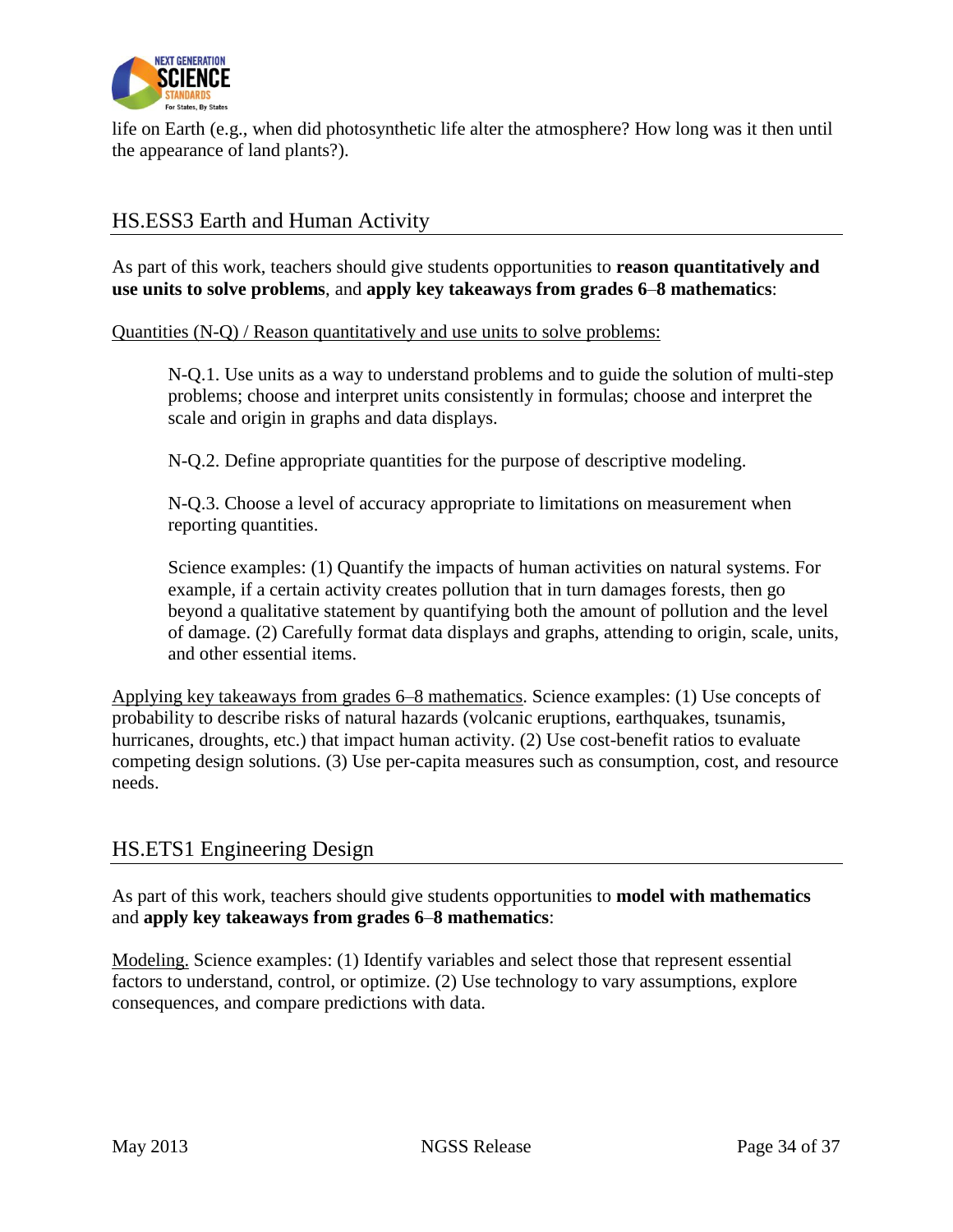

Applying key takeaways from grades 6–8 mathematics. Science example: Work with tolerances, cost constraints, quantitative impacts, and other quantitative factors in evaluating competing design solutions.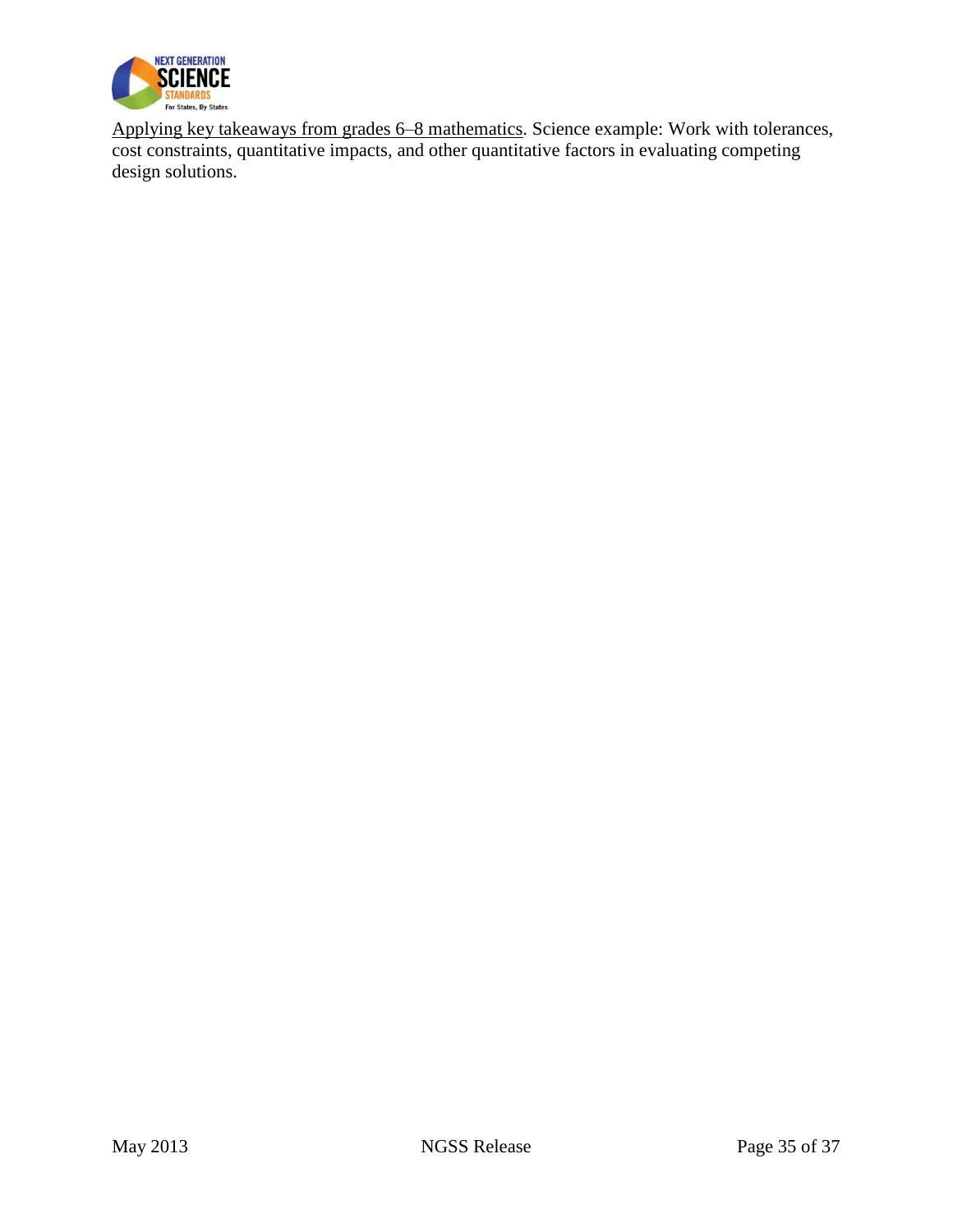

*Sources consulted:*

[http://www.agiweb.org/nacsn/40890\\_articles\\_article\\_file\\_1641.pdf](http://www.agiweb.org/nacsn/40890_articles_article_file_1641.pdf)

[http://en.wikipedia.org/wiki/Atomic\\_mass\\_unit](http://en.wikipedia.org/wiki/Atomic_mass_unit)

<http://www.nyc.gov/html/dot/html/about/knowthespeedlimit.shtml>

<http://learn.genetics.utah.edu/content/begin/cells/scale/>

[http://learningcenter.nsta.org](http://learningcenter.nsta.org/)

[http://www.fws.gov/economics/Discussion%20Papers/USFWS\\_Ecosystem%20Services\\_Phase](http://www.fws.gov/economics/Discussion%20Papers/USFWS_Ecosystem%20Services_Phase%20I%20Report_04-25-2012.pdf) [%20I%20Report\\_04-25-2012.pdf](http://www.fws.gov/economics/Discussion%20Papers/USFWS_Ecosystem%20Services_Phase%20I%20Report_04-25-2012.pdf)

<http://www.teebweb.org/local-and-regional-policy-makers-report/>

Richard T. Woodward , Yong-Suhk Wui, The economic value of wetland services: a metaanalysis. Ecological Economics 37 (2001) 257–270.

<http://www.rssweather.com/climate/California/San%20Francisco%20County/>

<http://www.rssweather.com/climate/California/Sacramento/>

<http://www.ewg.org/losingground/report/erosion-adds-up.html>

<http://soils.usda.gov/technical/manual/>

<http://www.nrcs.usda.gov/wps/portal/nrcs/detail/national/technical/nra/nri/?cid=stelprdb1041887>

<http://en.wikipedia.org/wiki/Topsoil>

<http://www.geo.mtu.edu/UPSeis/locating.html>

<http://www.amazon.com/Complete-Guide-Running-How-Champion/dp/1841261629>

<http://www.uky.edu/Ag/CritterFiles/casefile/spiders/wolf/wolf.htm>

<http://libinfo.uark.edu/aas/issues/1964v18/v18a5.pdf>

[http://www.clemson.edu/extension/natural\\_resources/wildlife/publications/fs8\\_cottontail%20rabbit.html](http://www.clemson.edu/extension/natural_resources/wildlife/publications/fs8_cottontail%20rabbit.html)

<http://serc.carleton.edu/NAGTWorkshops/time/activities/61171.html>

<http://www.nps.gov/pinn/naturescience/index.htm>